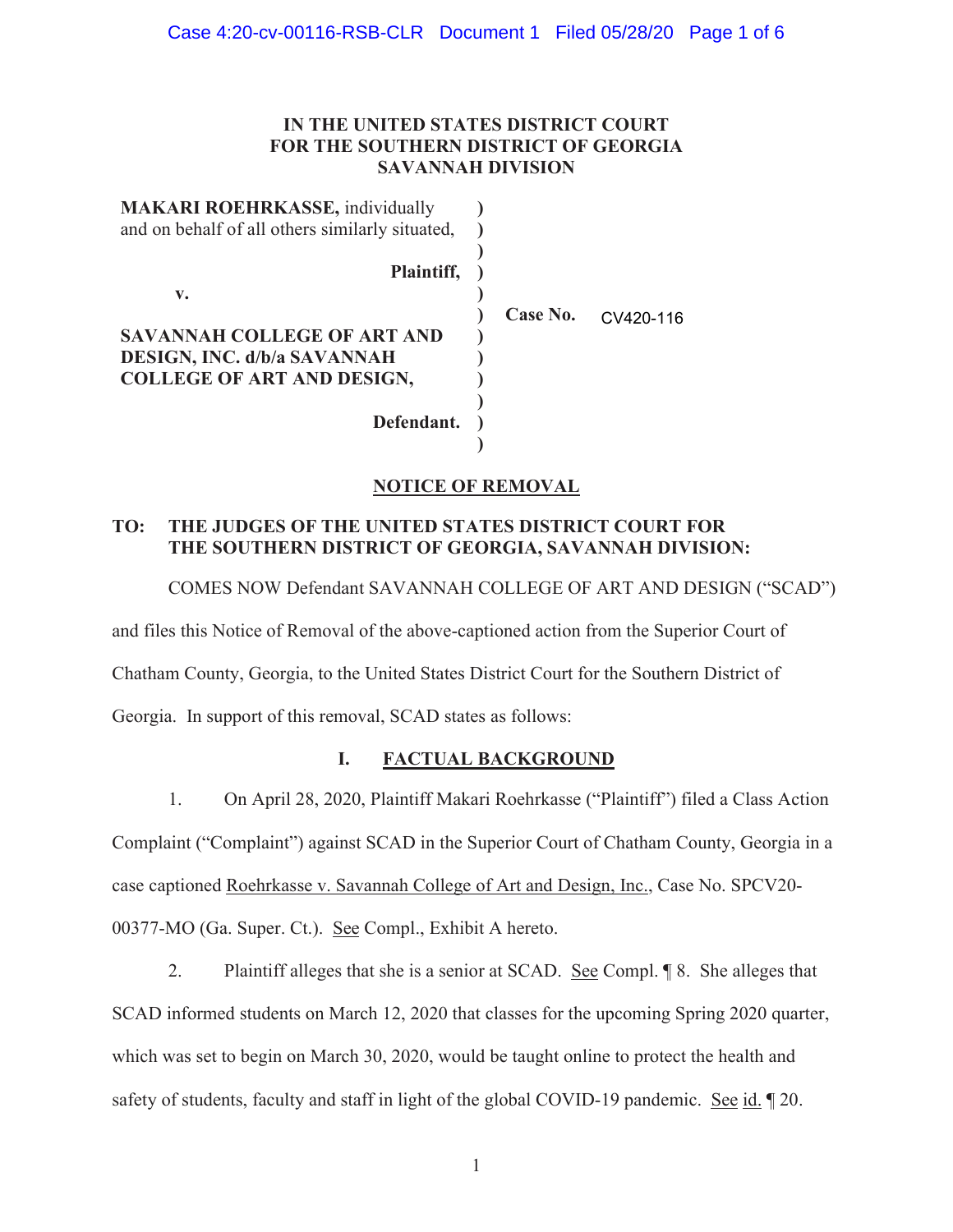#### Case 4:20-cv-00116-RSB-CLR Document 1 Filed 05/28/20 Page 2 of 6

Plaintiff further alleges that SCAD then closed its physical facilities and moved "all classes to online learning for the Spring 2020 quarter." See id. ¶ 2.

3. Notwithstanding that SCAD announced before the Spring 2020 quarter began that classes would be held online, Plaintiff claims that "SCAD students expected the benefit of inperson instruction when they enrolled in Spring quarter 2020 classes and agreed to pay tuition in exchange for in-person instruction." See Compl. ¶ 54.

4. Plaintiff seeks to bring her claims against SCAD on behalf of herself as well as a proposed class of "[a]ll persons who were registered for in-person SCAD Spring quarter 2020 classes on March 12, 2020 and all persons who paid tuition for SCAD Spring quarter 2020." See Compl. ¶ 84.

5. In her Complaint, Plaintiff sets forth claims for breach of contract as well as unjust enrichment. See Compl. ¶¶ 93-107. She alleges that SCAD purportedly breached contracts "which provided that in exchange for the promise of Plaintiff and the other Class members to pay tuition to [SCAD], [SCAD] would provide services and make available activities to students." See id. ¶ 95. She further alleges that SCAD "has been unjustly enriched by retaining the tuition paid by Plaintiff and the other Class members for Spring quarter 2020 tuition while not providing services and activities for which those fees [were] paid." See id. ¶ 107.

6. Plaintiff seeks actual damages, including the return of "the unused, prorated portion of tuition paid by Plaintiff and the other Class members," declaratory and injunctive relief and fees and costs. See Compl. ¶ 107, p.26.

#### **II. GROUNDS FOR REMOVAL**

7. This case is removable, and this Court has jurisdiction over this action under the Class Action Fairness Act ("CAFA"), 28 U.S.C. §§ 1332(d), 1441 and 1453, because (1) this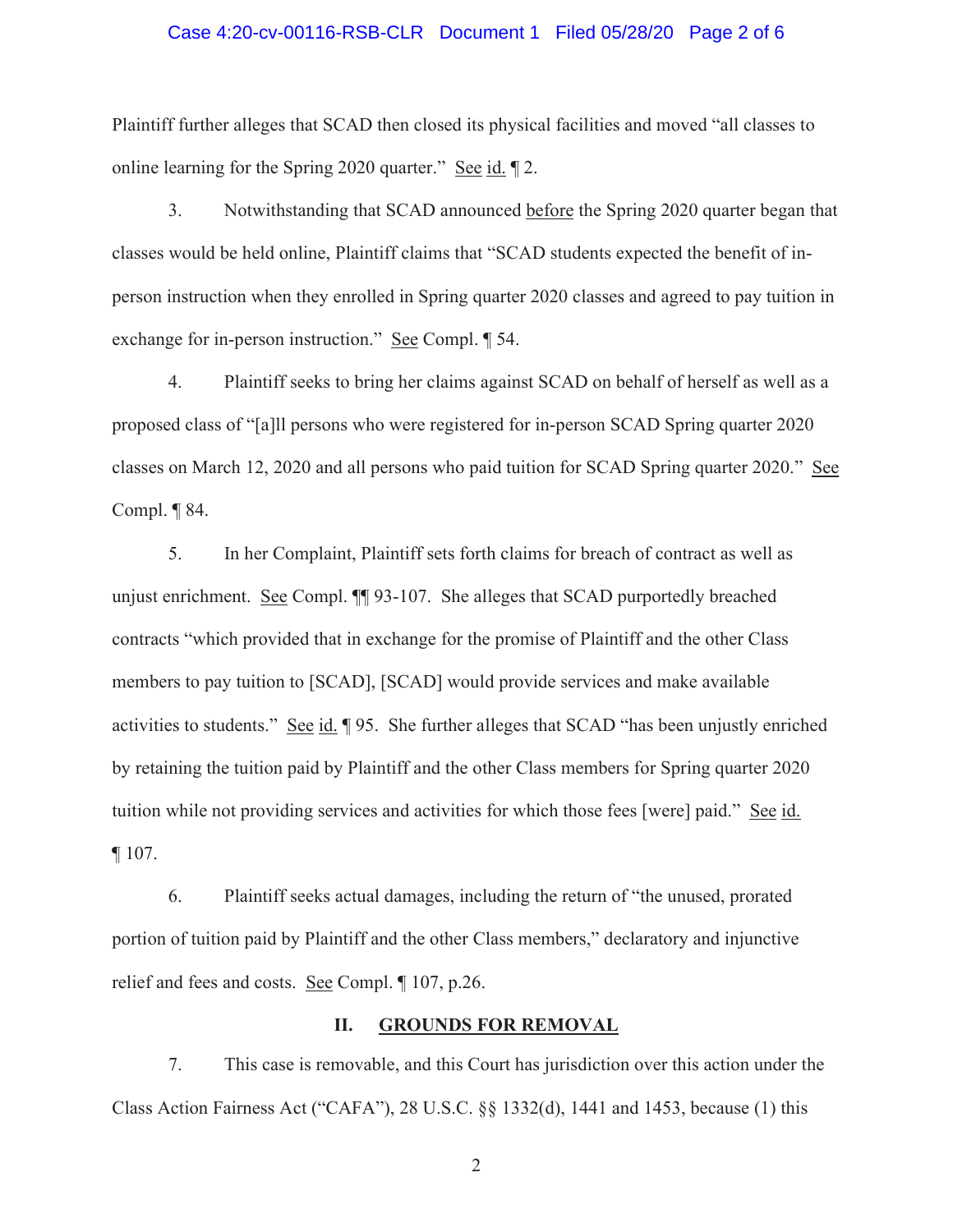#### Case 4:20-cv-00116-RSB-CLR Document 1 Filed 05/28/20 Page 3 of 6

case is a putative class action with more than 100 members in the proposed class, (2) there is minimal diversity, since SCAD and at least one member of the proposed class are citizens of different states and (3) the Complaint places into controversy an amount that exceeds \$5 million in the aggregate.

#### **A. The Proposed Class Readily Exceeds 100 Members**

8. For purposes of removal, CAFA requires that the proposed class consists of at least 100 persons. See 28 U.S.C. § 1332(d)(5). Plaintiff alleges that "the class consists of approximately 12,000 members," and accordingly, this requirement is easily met here. See Compl. ¶ 87.

#### **B. There Is Clearly Minimal Diversity Among The Parties**

9. CAFA requires only that minimal diversity exists, and minimal diversity exists when either (1) at least one member of the proposed class is a citizen of a different state than the defendant (see 28 U.S.C. § 1332(d)(2)(A)) or (2) at least one member of the proposed class is a citizen or subject of a foreign state and the defendant is a citizen of a state (see 28 U.S.C. § 1332(d)(2)(B)). As addressed below, minimal diversity exists here under either of these bases.

10. SCAD is a non-profit corporation incorporated under the laws of the State of Georgia and has its principal place of business in Savannah, Georgia. See Compl. ¶ 10; Georgia Secretary of State Record, Exhibit B hereto. SCAD is deemed to be "a citizen of any [s]tate by which it has been incorporated . . . and where it has its principal place of business." See 28 U.S.C. § 1332(c)(1). Therefore, SCAD is a citizen of the State of Georgia for purposes of diversity jurisdiction.

11. Plaintiff seeks to represent a class consisting of all individuals who were registered for in-person classes or paid tuition for SCAD's Spring 2020 quarter. See Compl. ¶ 84. The SCAD Family Guide that Plaintiff references in the Complaint states that SCAD has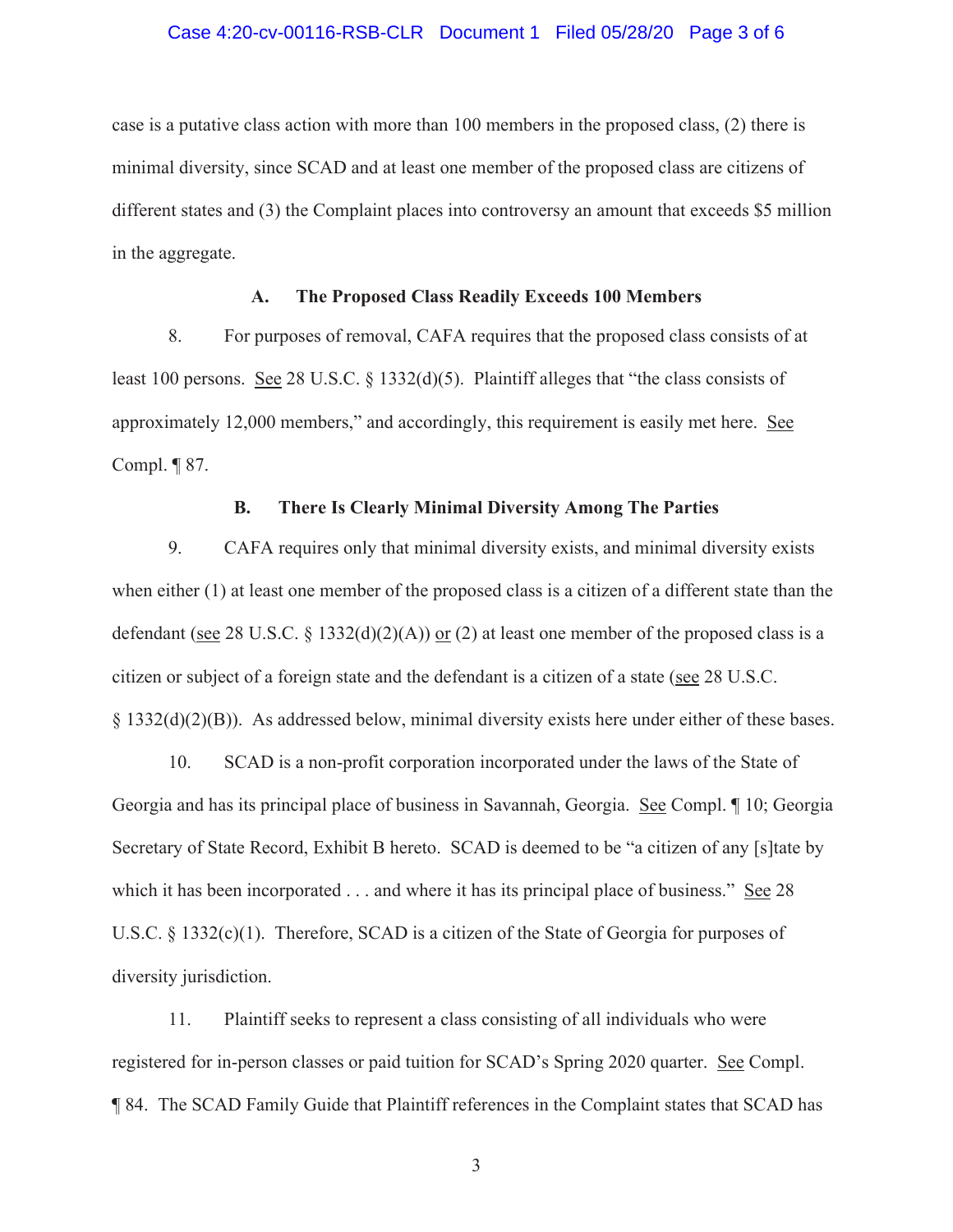#### Case 4:20-cv-00116-RSB-CLR Document 1 Filed 05/28/20 Page 4 of 6

"students from more than 100 countries and all 50 states." See SCAD Family Guide 2018-2019, Exhibit C hereto, at 30; Compl. ¶¶ 48, 53. Minimal diversity thus plainly exists under 28 U.S.C. § 1332(d)(2)(A) and 28 U.S.C. § 1332(d)(2)(B), because at least one member of the proposed class is a citizen of a state other than Georgia and, in the alternative, because at least one member of the proposed class is a citizen of a foreign state.

### **C. The Amount In Controversy Is Considerably More Than \$5 Million**

12. CAFA requires that the amount in controversy exceed \$5 million for the entire proposed class in the aggregate, exclusive of interest and costs. See 28 U.S.C. § 1332(d)(2); 28 U.S.C. § 1332(d)(6). A defendant's notice of removal under CAFA, however, "need include only a plausible allegation that the amount in controversy exceeds the jurisdictional threshold." See Dart Cherokee Basin Operating Co. v. Owens, 574 U.S. 81, 89 (2014).

13. Based on Plaintiff's allegations and legal theories, the \$5 million amount in controversy requirement under CAFA is easily satisfied here. Plaintiff alleges that undergraduate tuition at SCAD is \$12,525 per student per quarter and that graduate tuition at SCAD is \$12,825 per student per quarter. See Compl. ¶¶ 30-31. Plaintiff further alleges that "the class consists of approximately 12,000 members," and therefore, the total amount in controversy is alleged to be more than \$150 million. See id. ¶ 87.

# **III. COMPLIANCE WITH REMOVAL STATUTE**

14. This notice of removal was properly filed in the United States District Court for the Southern District of Georgia, because the Superior Court of Chatham County, Georgia is located in this federal judicial district and division. See 28 U.S.C. § 1441(a); 28 U.S.C. § 90(c).

15. This notice of removal is signed pursuant to Rule 11 of the Federal Rules of Civil Procedure. See 28 U.S.C. § 1446(a).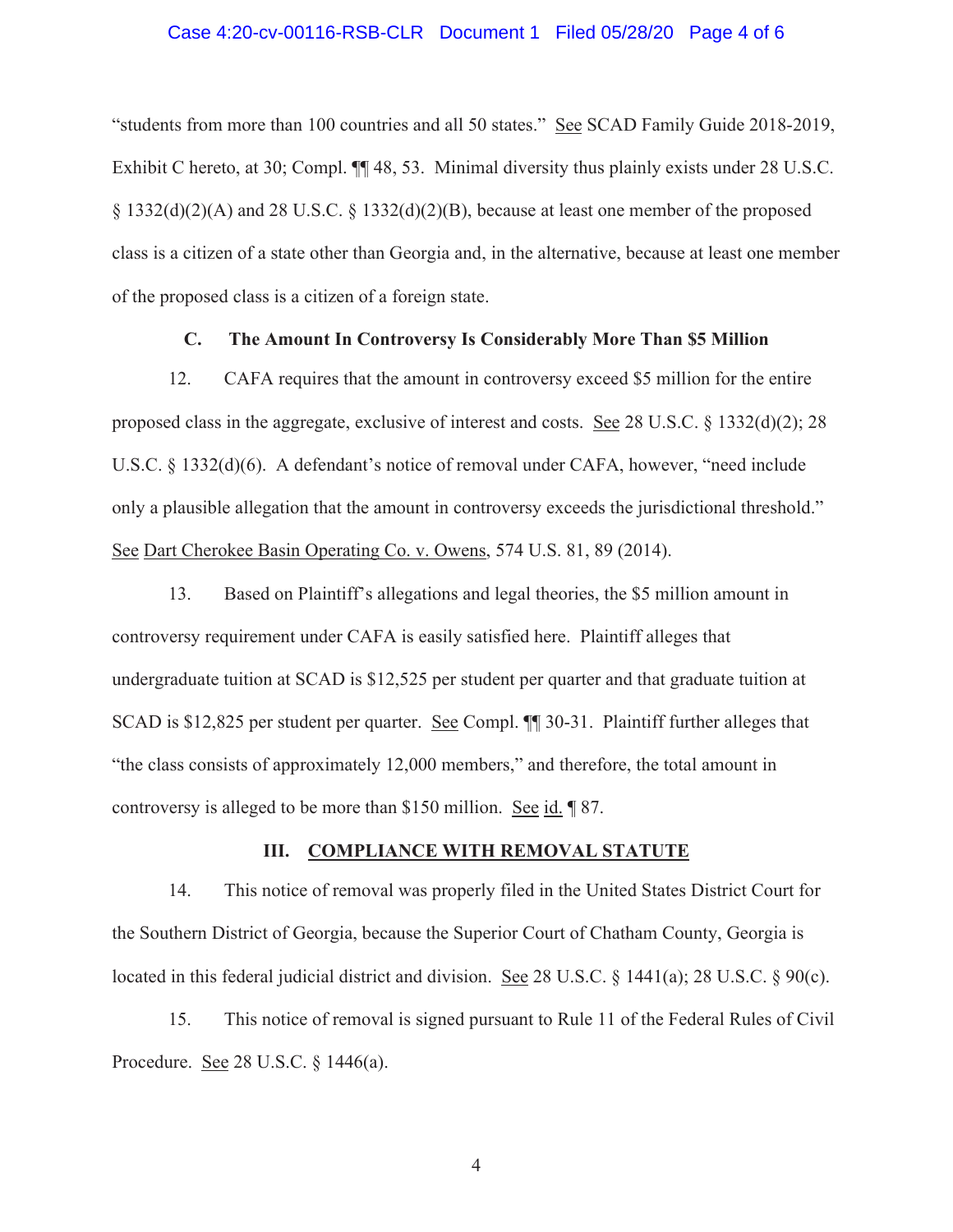#### Case 4:20-cv-00116-RSB-CLR Document 1 Filed 05/28/20 Page 5 of 6

16. The Complaint has not yet been served but was filed on April 28, 2020. Thus, this notice of removal is timely filed in accordance with 28 U.S.C. § 1446(b), as it is filed within 30 days of service.

17. Because the Complaint has not yet been served, SCAD has not been served with process, pleadings or orders. See 28 U.S.C. § 1446(a). A copy of the Complaint, however, is attached hereto as Exhibit A.

18. Pursuant to 28 U.S.C. § 1446(d), a copy of this notice of removal is being served on Plaintiff's counsel and a copy, along with a notice of filing of the notice of removal, is being filed with the Clerk of the Superior Court of Chatham County, Georgia.

#### **IV. CONCLUSION**

SCAD respectfully requests that this Court exercise jurisdiction over this action and enter orders and grant relief as may be necessary to secure removal and to prevent further proceedings in this matter in the Superior Court of Chatham County, Georgia.

SCAD further requests such other relief as the Court deems appropriate.

Date: May 28, 2020 Respectfully submitted,

*/s/ Kirby G. Mason* Kirby G. Mason, Georgia Bar No. 302310 One of the Attorneys for Defendant Savannah College of Art and Design

Kirby G. Mason HunterMaclean 200 E. Saint Julian Street P.O. Box 9848 Savannah, Georgia 31412 Telephone: (912) 236-0261 Facsimile: (912) 236-4936 Email: kmason@huntermaclean.com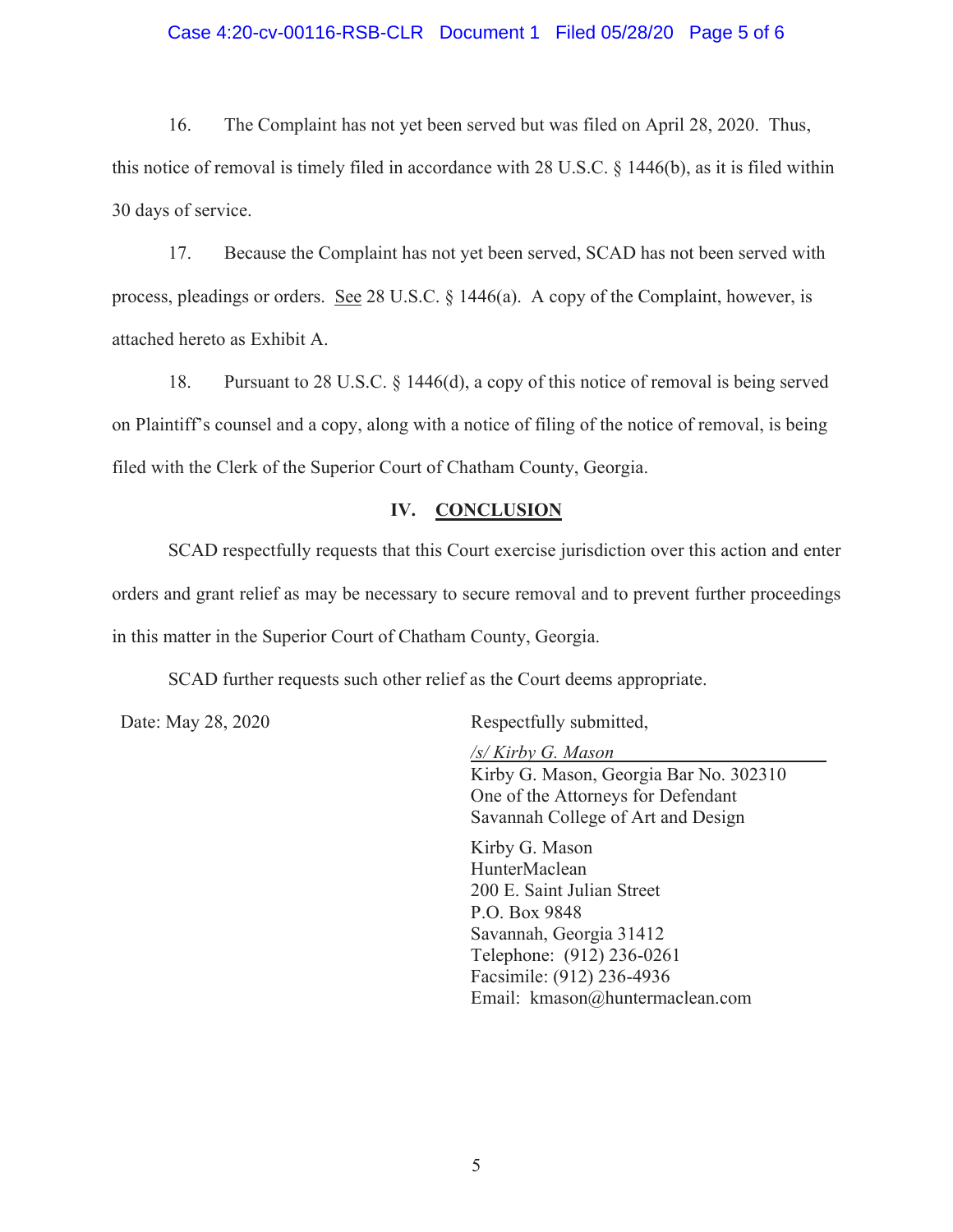#### **CERTIFICATE OF SERVICE**

I hereby certify that I have this day served a copy of the within and foregoing NOTICE OF

REMOVAL on all parties to this matter by using the CM/ECF system which will send a notice of

electronic filing to the following:

Paul W. Painter III W. Andrew Bowen Constance D. Cooper BOWER PAINTER LLC 7302 Abercorn Street, Unit 3 Savannah, Georgia 31406 Telephone: (912) 335-1909 Facsimile: (912) 335-3537 Email: paul@bowenpainter.com andrew@bowenpainter.com constance@bowenpainter.com

Date: May 28, 2020 Respectfully submitted,

*/s/ Kirby G. Mason* Kirby G. Mason, Georgia Bar No. 302310 One of the Attorneys for Defendant Savannah College of Art and Design

Kirby G. Mason HunterMaclean 200 E. Saint Julian Street P.O. Box 9848 Savannah, Georgia 31412 Telephone: (912) 236-0261 Facsimile: (912) 236-4936 Email: kmason@huntermaclean.com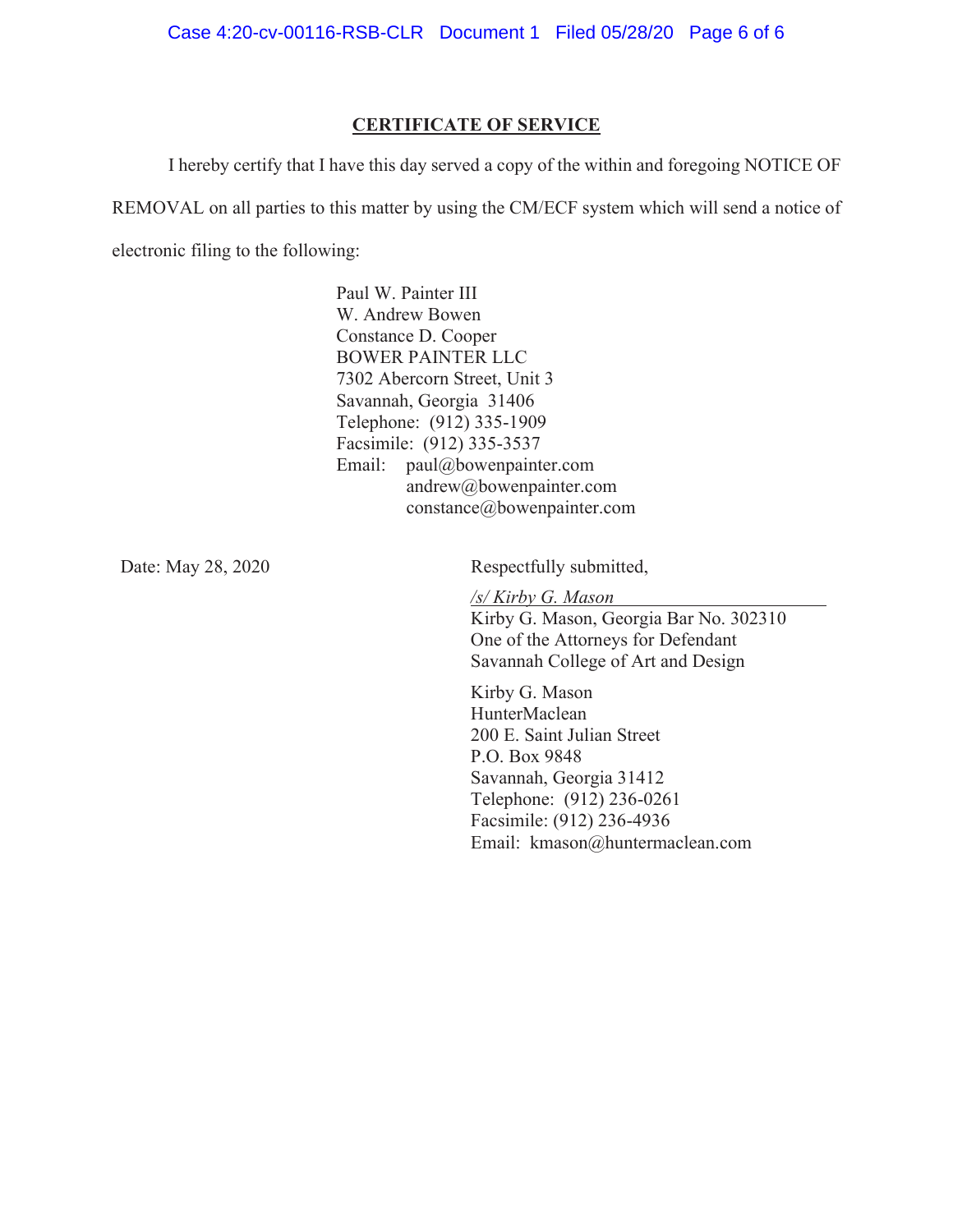Case 4:20-cv-00116-RSB-CLR Document 1-1 Filed 05/28/20 Page 1 of 28

# EXHIBIT A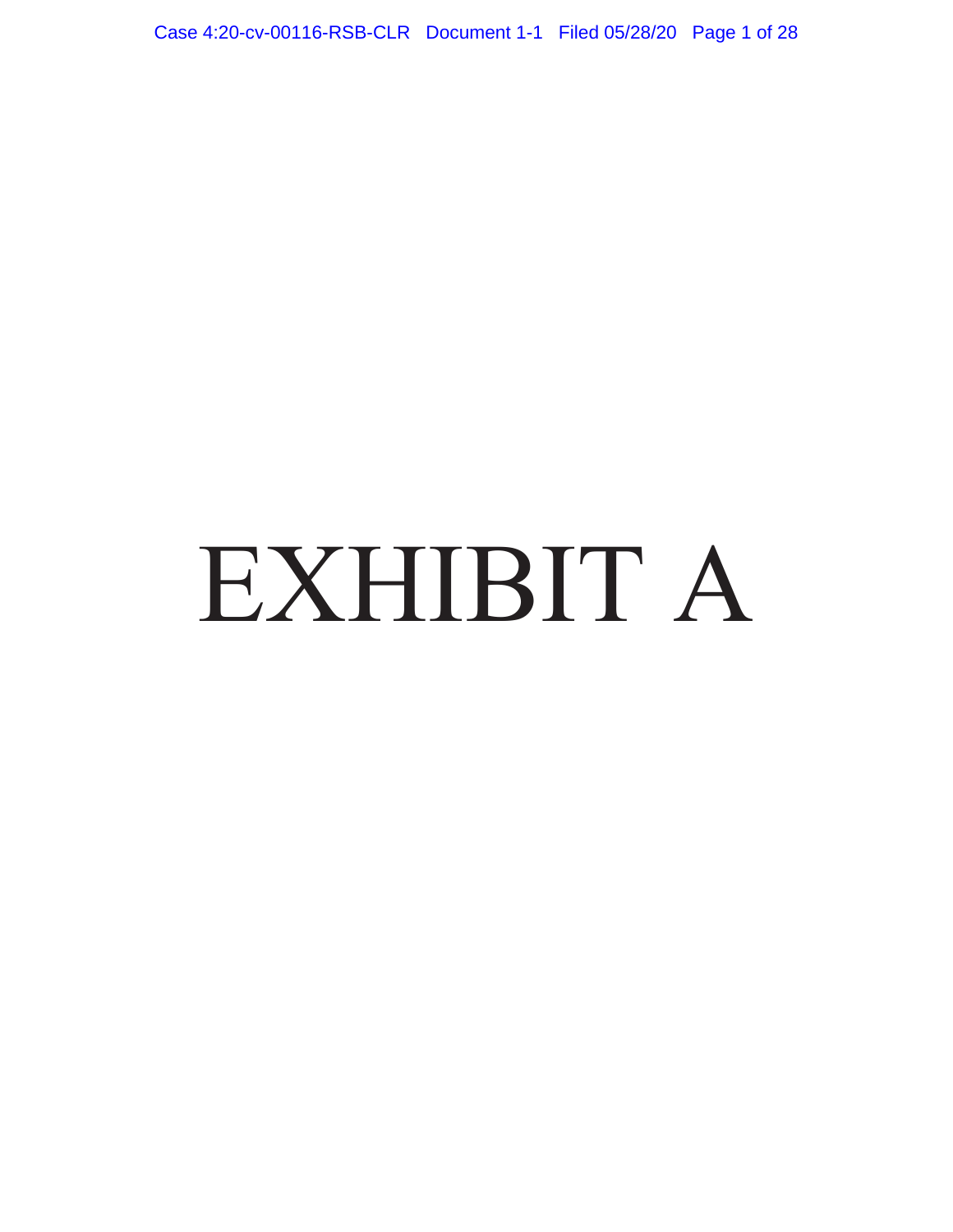| Case 4:20-cv-00116-RSB-CLR Document 1-1 Filed 05/28/20 Page 2 of 28<br>SPCV20-00377-MO<br><b>Tammie Mosley</b><br><b>Clerk of Superior Court</b><br><b>Chatham County</b><br>Date: 4/28/2020 4:49 P<br>IN THE SUPERIOR COURT OF CHATHAM COUNTY<br><b>Reviewer: AB</b> |
|-----------------------------------------------------------------------------------------------------------------------------------------------------------------------------------------------------------------------------------------------------------------------|
| <b>STATE OF GEORGIA</b>                                                                                                                                                                                                                                               |
|                                                                                                                                                                                                                                                                       |
|                                                                                                                                                                                                                                                                       |
|                                                                                                                                                                                                                                                                       |
|                                                                                                                                                                                                                                                                       |
| CIVIL ACTION FILE NO.                                                                                                                                                                                                                                                 |
|                                                                                                                                                                                                                                                                       |
| <b>JURY TRIAL DEMANDED</b>                                                                                                                                                                                                                                            |
|                                                                                                                                                                                                                                                                       |
| SPCV20-00377-MO                                                                                                                                                                                                                                                       |
|                                                                                                                                                                                                                                                                       |
|                                                                                                                                                                                                                                                                       |
|                                                                                                                                                                                                                                                                       |
|                                                                                                                                                                                                                                                                       |
|                                                                                                                                                                                                                                                                       |
|                                                                                                                                                                                                                                                                       |
|                                                                                                                                                                                                                                                                       |

PM

# **CLASS ACTION COMPLAINT**

 $)$ 

Plaintiff Makari Roehrkasse, individually and on behalf of all others similarly situated as defined below, brings this class action complaint against Savannah College of Art and Design, Inc., based upon personal knowledge with respect to herself and on information and belief derived from, among other things, investigation of counsel and review of public documents as to all other matters.

#### **NATURE OF THE CASE**

#### 1.

This is a class action brought on behalf of all people who paid tuition for the Spring 2020 academic quarter at the Savannah College of Art and Design and who lost the benefits of the services and activities for which they paid tuition as a result of Defendant's response and policies relating to the Novel Coronavirus Disease 2019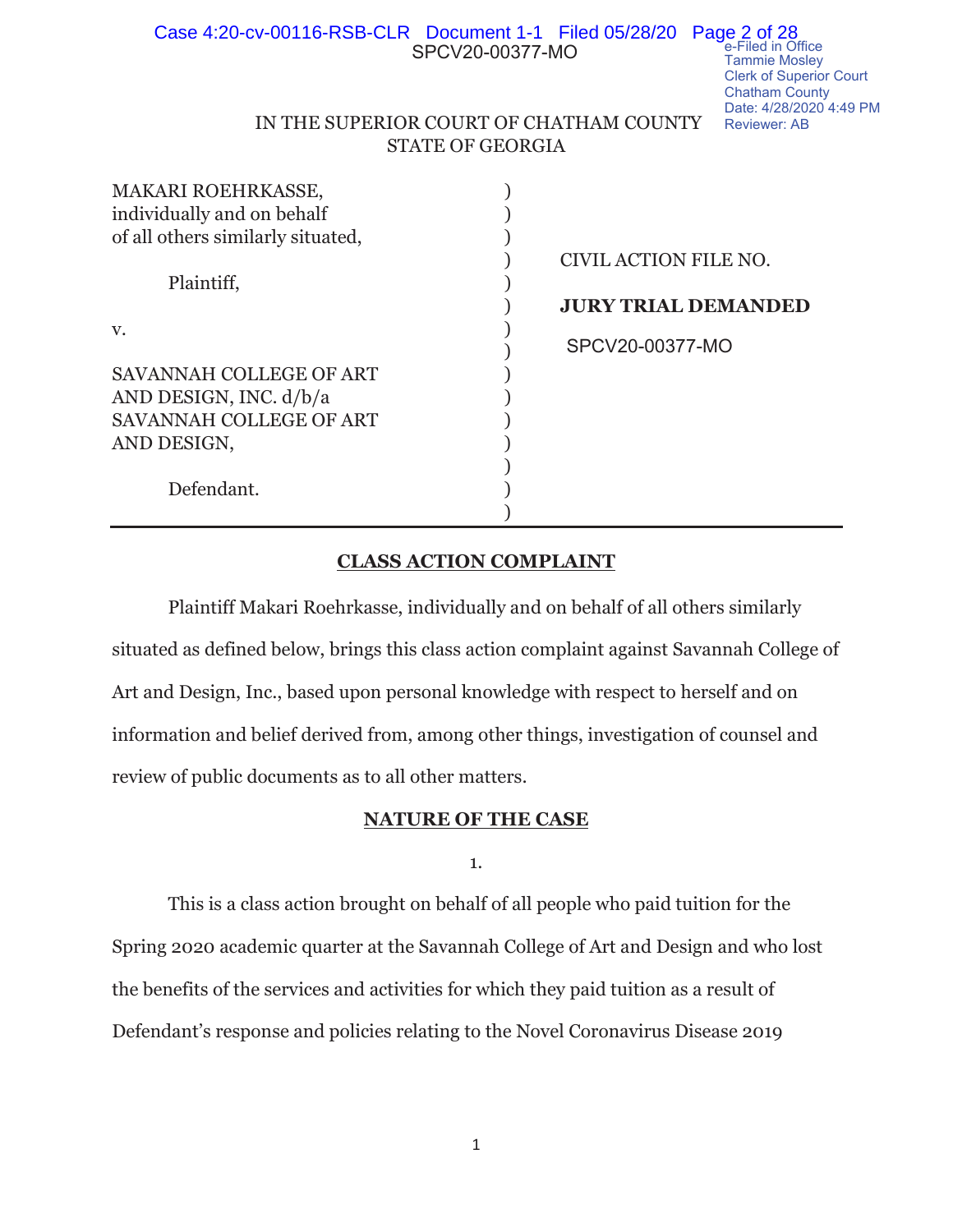#### Case 4:20-cv-00116-RSB-CLR Document 1-1 Filed 05/28/20 Page 3 of 28

("COVID-19") pandemic.1 Defendant Savannah College of Art and Design, Inc. operates the Savannah College of Art and Design (hereinafter "SCAD").

2.

 On March 12, 2020, SCAD announced that it would be closing all classrooms, laboratories, studios, recreational facilities, gyms, student centers, and other facilities and would be moving all classes to online learning for the Spring 2020 quarter.

3.

 As an art and design school, SCAD's students rely heavily on the university's physical resources and facilities for an effective education.

4.

Other higher education institutions across the United States that have also switched to e-learning and have requested or permitted students to leave campus have recognized the upheaval and financial harm to students and their families from these decisions and have provided appropriate refunds. These institutions recognize that because they are unable to provide the full slate of services for which the students paid, the institutions have no legal or ethical basis to retain the students' money. SCAD, unfortunately, has taken the opposite approach.

5.

<sup>&</sup>lt;sup>1</sup> To be clear, this Complaint does not seek to criticize SCAD's decision to move classes online. Indeed, the Centers for Disease Control and Prevention recommends that everyone do the following to slow the spread of COVID-19: "stay at least 6 feet (2 meters) from other people, do not gather in groups, [and] stay out of crowded places and avoid going to mass gatherings." *See* Social Distancing, Quarantine, and Isolation, Centers for Disease Control and Prevention, https://www.cdc.gov/coronavirus/2019 ncov/prevent-getting-sick/social-distancing.html (last accessed Apr. 24, 2020).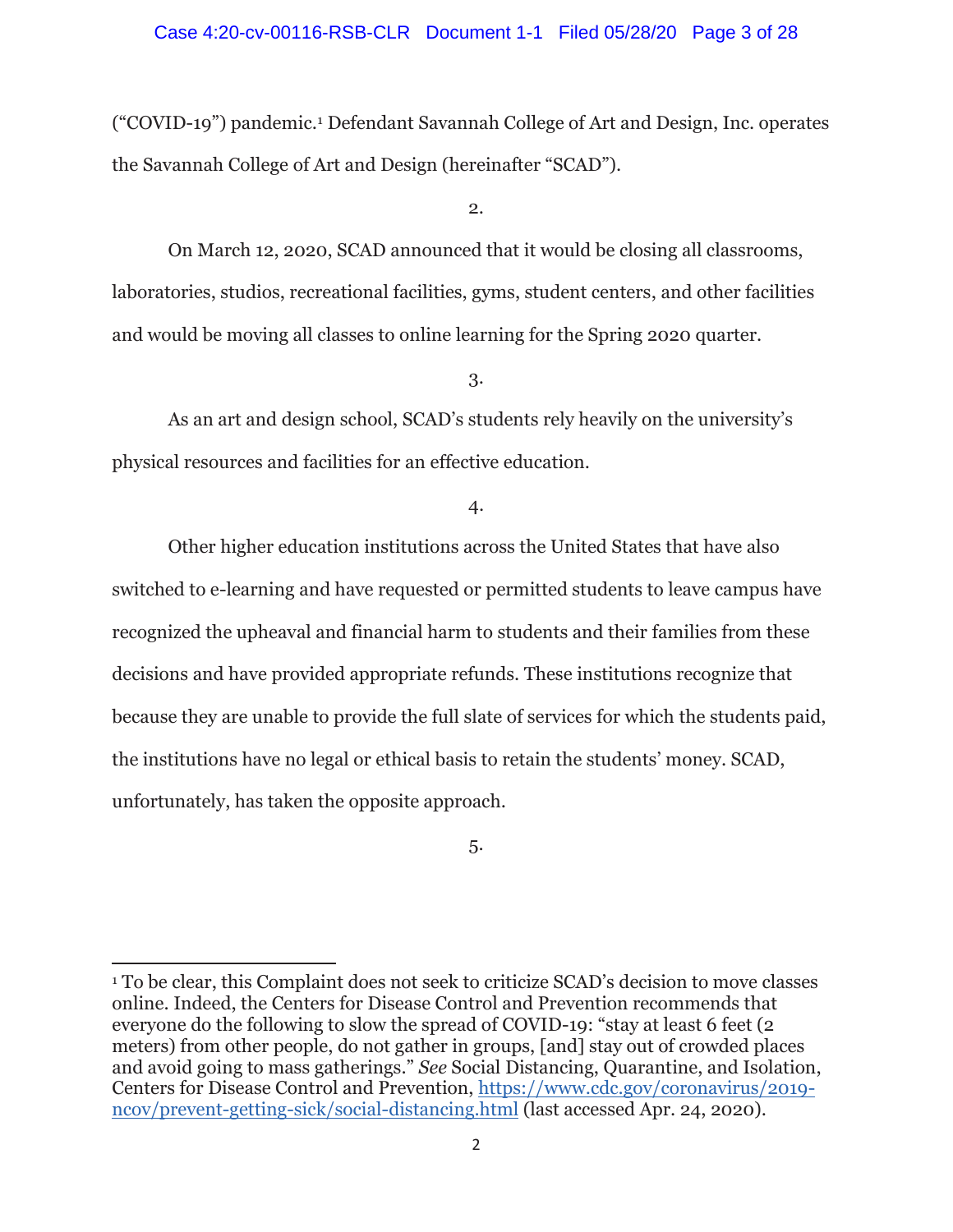# Case 4:20-cv-00116-RSB-CLR Document 1-1 Filed 05/28/20 Page 4 of 28

 Accordingly, SCAD has improperly retained monies paid by Plaintiff and the other Class members for tuition, while Plaintiff and the other Class members can no longer obtain the value or benefit of the services for which they paid.

6.

 Indeed, even if SCAD claims it had no choice, or that students could risk their health and decide whether to remain on campus, it nevertheless has improperly retained funds for services and activities it is not providing. No matter the excuse, SCAD's actions are unlawful and unfair, and both law and equity demand disgorgement of the tuition paid.

7.

 Plaintiff, individually and on behalf of the other Class members, brings this class action for injunctive, declaratory, and equitable relief, and any other available remedies, resulting from SCAD's improper conduct, namely retaining the tuition paid by Plaintiff and the other Class members.

#### **PARTIES, JURISDICITON, AND VENUE**

8.

 Plaintiff is a resident of Savannah, Chatham County, Georgia, and a senior SCAD student, due to graduate after the Spring 2020 quarter, majoring in illustration.

9.

 Plaintiff paid tuition for the Spring 2020 quarter, the full benefits of which she will no longer receive, because SCAD transitioned all of its classes online, shut down oncampus services and activities, and made it so that Plaintiff has no reason to go on campus (and, in fact, it would be dangerous for Plaintiff to do so). Plaintiff has not been offered any refund of tuition paid for the Spring 2020 quarter.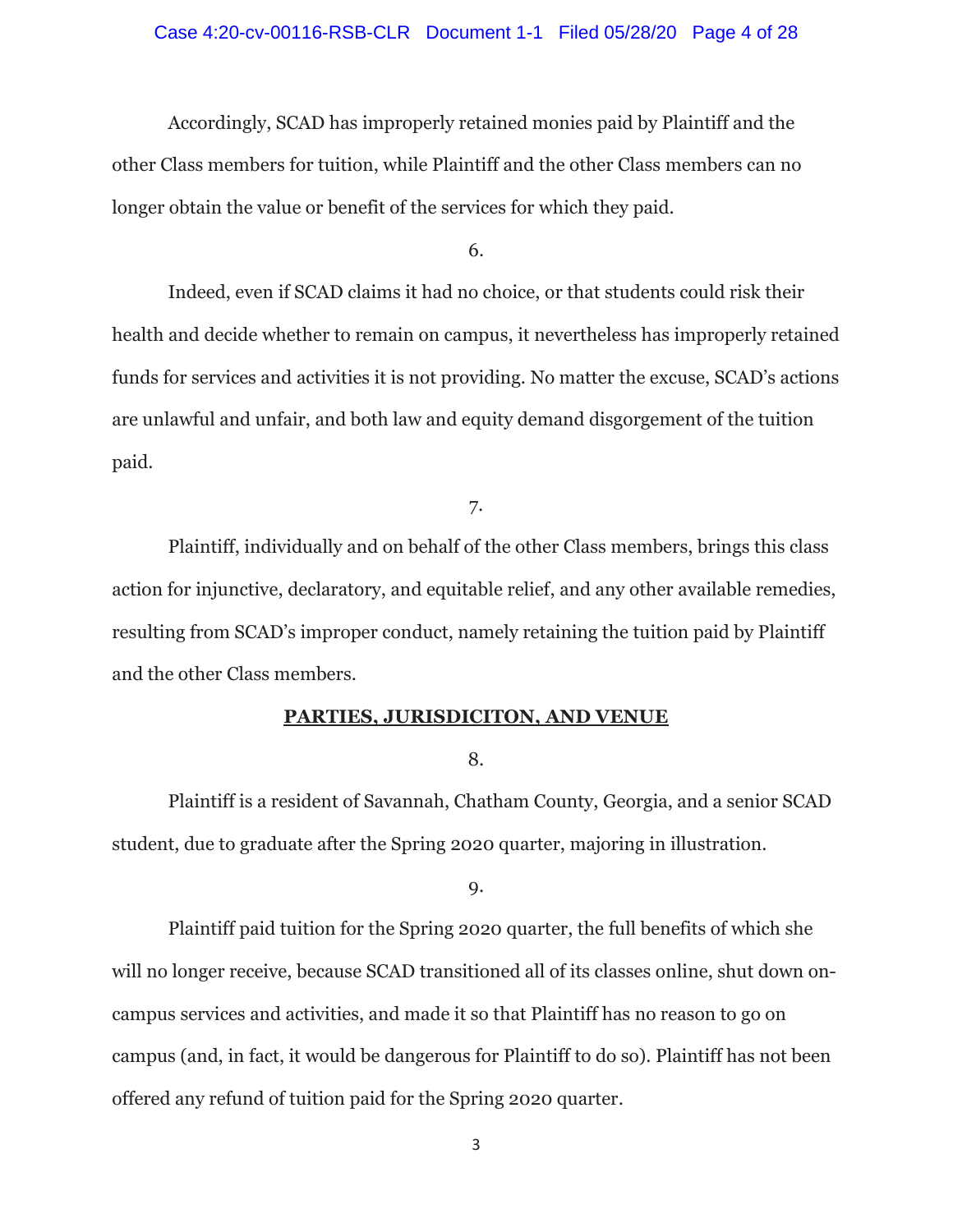Defendant is a Georgia non-profit corporation formed in 1978 with its principal place of business at 516 Drayton Street, Savannah, Georgia 31401.

11.

 Defendant operates as Savannah College of Art and Design, an accredited university based in Savannah, Georgia, with campuses in Atlanta, Georgia; Lacoste, France; and Hong Kong, China. Defendant also operates an equestrian center in Jasper County, South Carolina.

12.

Defendant may be served with process by delivering a Summons and copy of this Complaint to its registered agent for service of process, Hannah Yi Flower, 1600 Peachtree Street NW, Atlanta, GA 30309.

### 13.

Defendant is subject to the personal jurisdiction of this Court.

#### 14.

 This Court is the appropriate venue for this action because Defendant's headquarters is Savannah, Chatham County, Georgia.

#### 15.

In addition or in the alternative, Defendant has an office and transacts business in Savannah, Chatham County, Georgia, and the contracts that form the basis for claims in this action were made or were performed in Savannah, Chatham County, Georgia, and the causes of action herein for torts, wrongs, or injuries done originated in Savannah, Chatham County, Georgia, pursuant to O.C.G.A. § 14-2-510(b)(2), (3) and O.C.G.A. § 14-11-1108(b).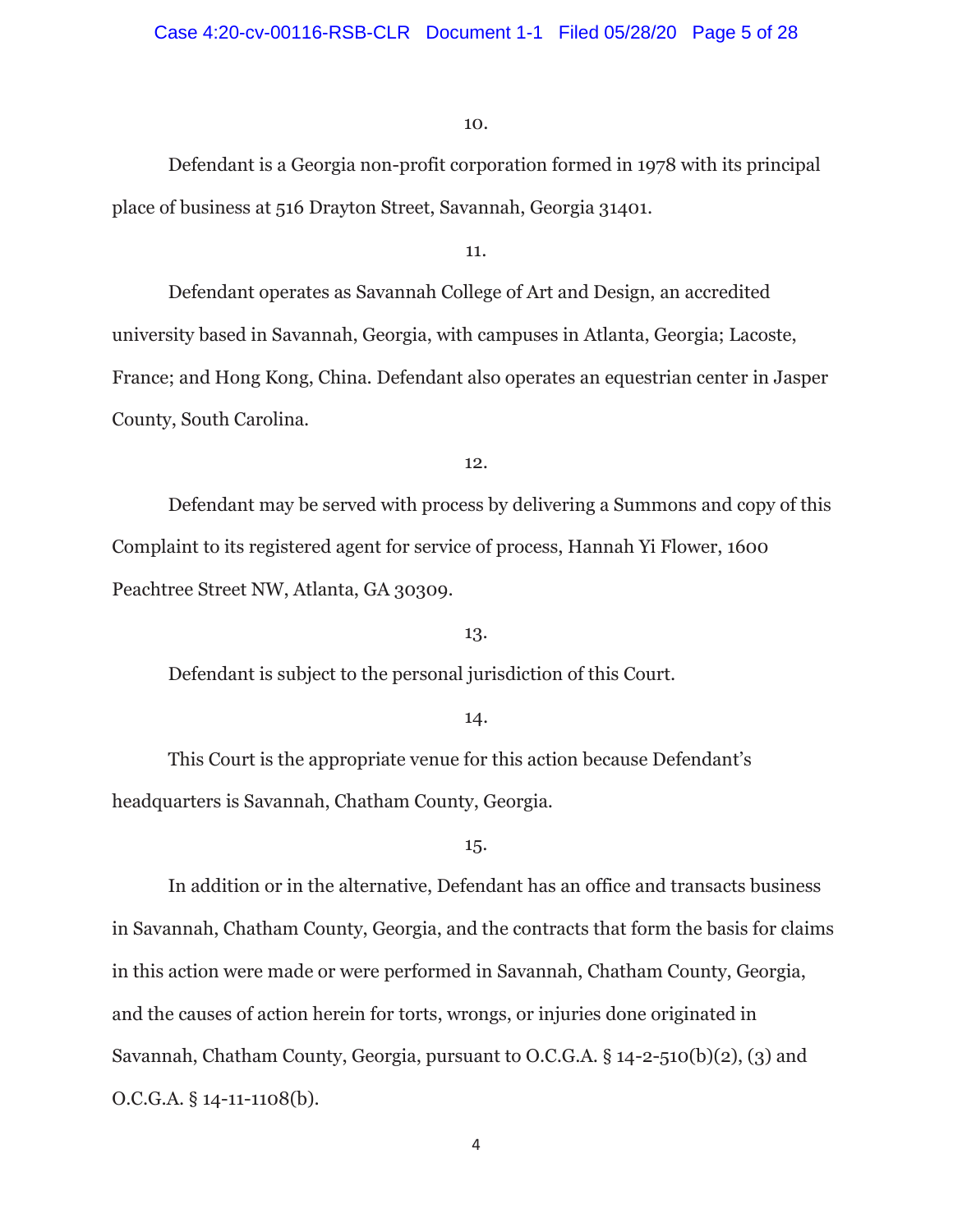This Court has subject matter jurisdiction over this action pursuant to O.C.G.A. § 9-11-23.

# 17.

This matter is not subject to removal to federal court.

# 18.

Georgia statutory and common law applies to all claims asserted herein.

Defendant's headquarters is in Georgia. Defendant's actions and failures to act alleged

herein occurred within and/or emanated from Georgia.

# **STATEMENT OF FACTS**

# **I.** *SCAD closes its facilities; students are unable to obtain the full benefit of the classes for which they were registered.*

19.

At or about 6:35 AM on March 12, 2020, SCAD sent an email to all students

informing them that "[c]ourses at all SCAD locations, including Lacoste [are] to be offered only on-line for spring quarter. More information to follow later today through SCAD email."

20.

At or about 8:38 AM on March 12, 2020, SCAD sent another email that read as

follows:

Given the continuing developments with the COVID-19 Coronavirus, we are reaching out at this time to share important information on the spring quarter at SCAD Atlanta, SCAD Lacoste and SCAD Savannah. But first, we share our hope that, given the circumstances, you are healthy and comfortable during this stressful time.

As you know, the university has made the difficult decision that out of concern for the health and well-being of our students, faculty and staff, and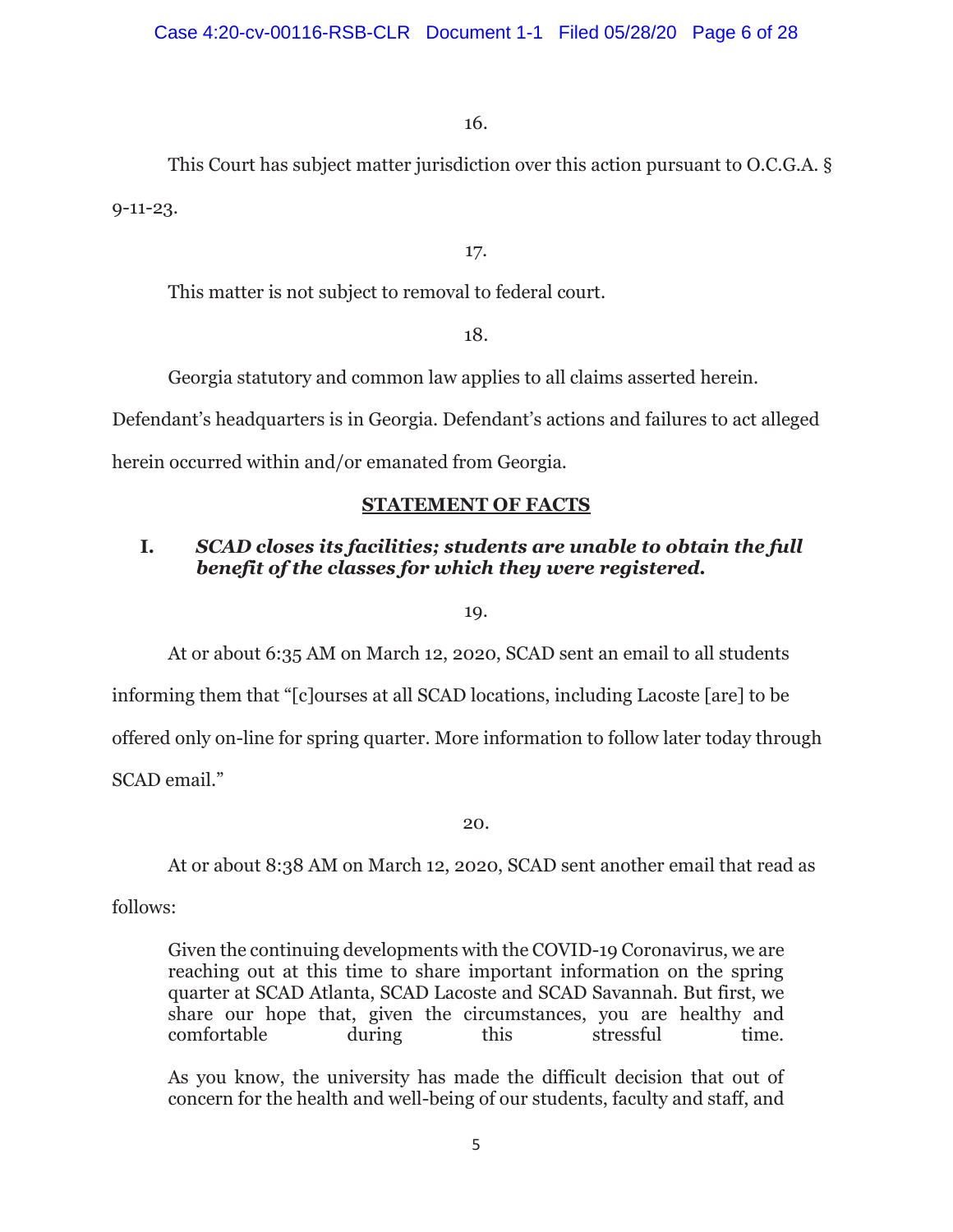in adherence with the most current guidelines from the World Health Organization and Centers for Disease Control, we will not hold regular, onground classes in Atlanta, Hong Kong, Savannah or Lacoste during the spring quarter, and all classes will be held online. In addition, spring break will be extended by one week, in order to help students who need to make travel arrangements. Spring classes will begin online on Monday, March 30, 2020 for students at all locations, and the spring quarter will be condensed in order to end on the original date, Thursday, May 28. Spring 2020 commencement ceremonies have been canceled at all SCAD locations. In addition, all spring activities like Sidewalk Arts Festival, Family and Alumni Weekend, and intercollegiate athletics have been canceled; more information will be forthcoming.

SCAD academic and administrative buildings will be closed to students beginning March 30; however, students will be allowed to collect items from studios and classrooms over the next two weeks. Residence halls will be open for those students who choose to remain in campus housing, but residents should be aware that only essential services will be provided, including security and limited dining and transportation. On-campus residents who wish to check out and return home for the spring quarter must do so no later than 5 p.m. on Friday, March 27. Students who opt to stay in their campus housing for the spring quarter will be asked to consolidate spaces, in order for some buildings to be closed altogether. Further information on residence life and check-out procedures will be provided in a separate email.

Students who have questions or concerns about their spring classes are encouraged to work with their success advisers, who will be available throughout the extended spring break. International students with visas will be receiving information from the international students services office regarding their immigration concerns.

Finally, we recognize that many of you will be disappointed in this decision, but we feel that we are acting in the best interests of our entire SCAD community. We will continue to provide updates today and in the coming days.

# **II.** *SCAD students are unable to transfer to another university for the Spring 2020 quarter.*

21.

March 12, 2020 was the last date of SCAD's Winter 2020 quarter for Savannah,

Atlanta, Hong Kong, and eLearning. March 6, 2020 was the last date of SCAD's Winter

2020 quarter for its Lacoste campus.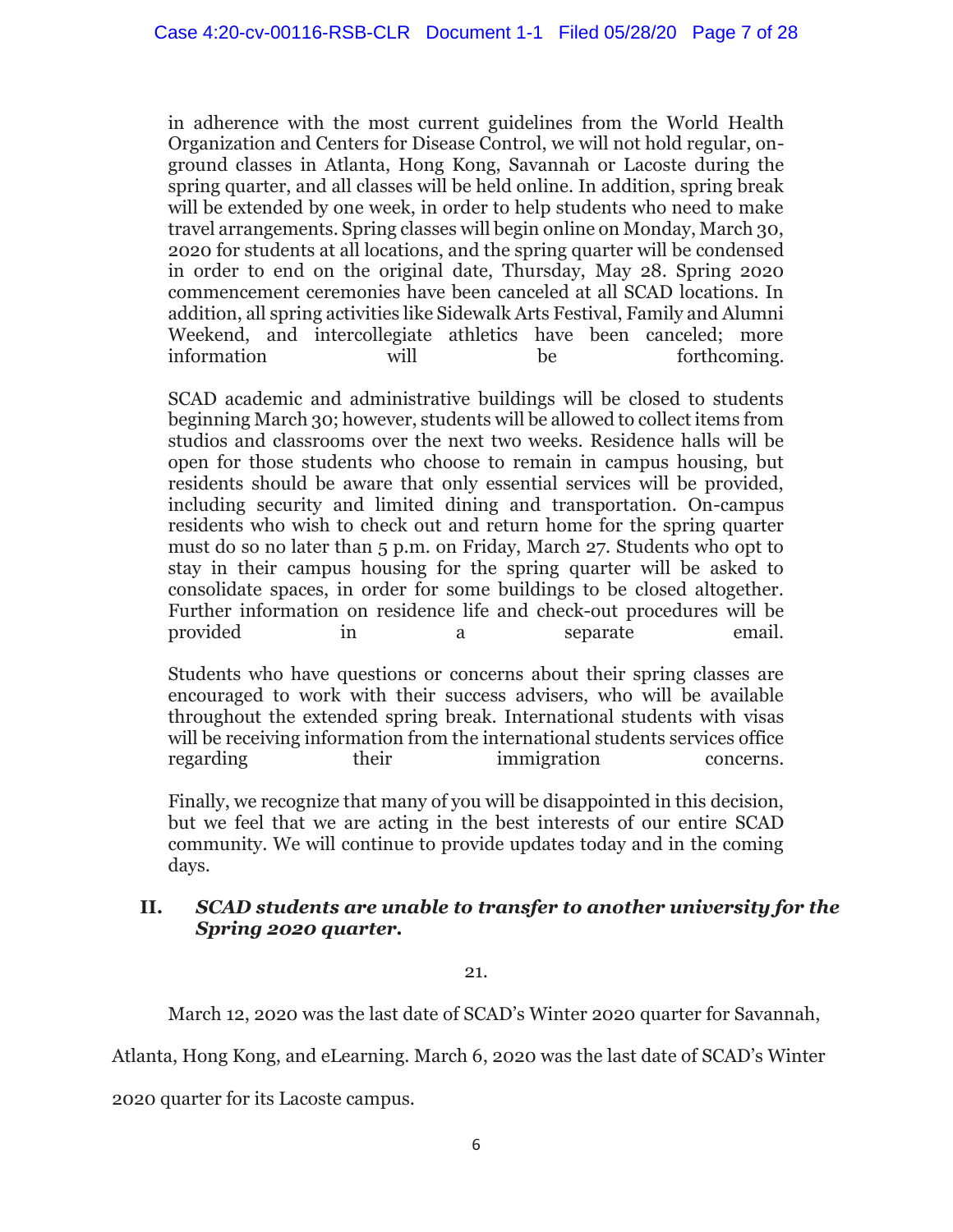Graduate registration for SCAD's Spring 2020 quarter began Feb. 10, 2020. Senior registration for SCAD's Spring 2020 quarter began Feb. 11, 2020. Junior registration for SCAD's Spring 2020 quarter began Feb. 13, 2020. Freshman registration for SCAD's Spring 2020 quarter began Feb. 19, 2020.

#### 23.

 Approximately ninety-five (95) percent of United States schools operate on a semester system, rather than a quarter system. *See* The Semester vs. Quarter System in College, Best Colleges, https://www.bestcolleges.com/blog/semester-vs-quartersystem/ (last accessed Apr. 24, 2020).

#### 24.

 SCAD's March 12, 2020 notice to students did not allow students to reasonably make alternate plans for their education during the Spring 2020 quarter.<sup>2</sup>

# 25.

 SCAD's operation of a quarter, rather than a semester, system, makes it not reasonably practical for students to transfer to another educational institution.

# 26.

 Plaintiff and the other Class members had secured housing for the Spring 2020 quarter on March 12, 2020, making transfer to another educational not reasonably practical.

27.

<sup>2</sup> Spring 2020 is Plaintiff's last quarter before graduation from SCAD.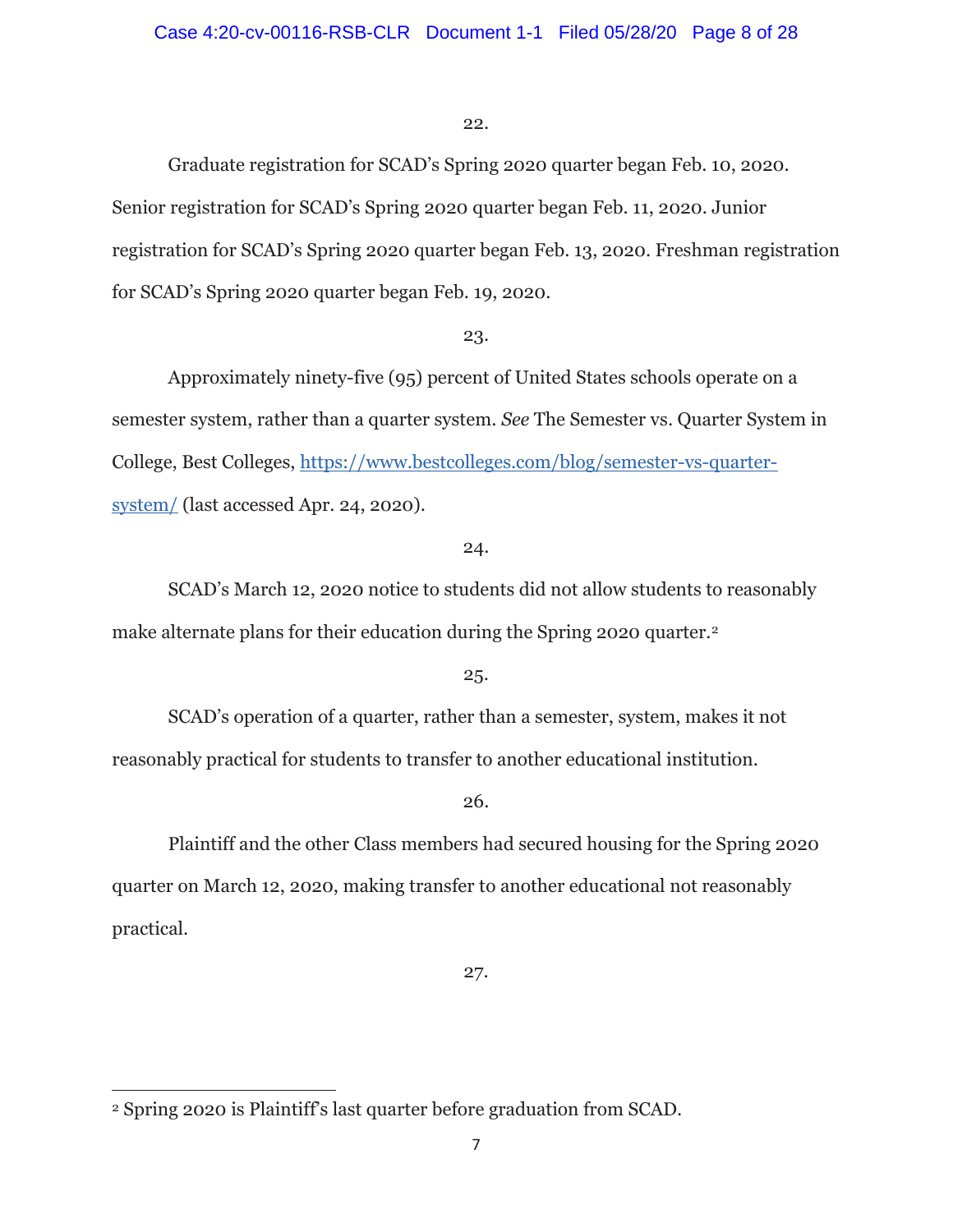#### Case 4:20-cv-00116-RSB-CLR Document 1-1 Filed 05/28/20 Page 9 of 28

 On March 12, 2020, universities throughout the United States, including SCAD, were cancelling in-person classes.

28.

 Even if Plaintiff and the other Class members *had* been able to transfer to another educational institution on March 12, 2020, Plaintiff and the other Class members would not have been able to attend in-person classes.

29.

 Plaintiff and the other Class members have not obtained the benefit for which they bargained when they registered for SCAD Spring 2020 classes, promising to pay tuition in exchange for SCAD's promise to provide in-person instruction, access to facilities, access to physical resources, on-campus activities, and in-person networking opportunities.

# **III.** *SCAD shortens quarter by a week, retains full ten-week tuition payments.*

30.

 Undergraduate tuition at SCAD costs \$12,525 for a ten-week quarter, which comes to \$1,252.50 per week. Tuition and Fees, SCAD Website,

https://www.scad.edu/admission/tuition-and-fees (last accessed Apr. 27, 2020).

31.

 Graduate tuition at SCAD costs \$12,825 for a ten-week quarter, which comes to \$1,282.50 per week. *Id* 

#### 32.

 SCAD's ten-week Spring 2020 quarter became a nine-week quarter after the school announced on March 12, 2020 that it would be switching to online-only learning.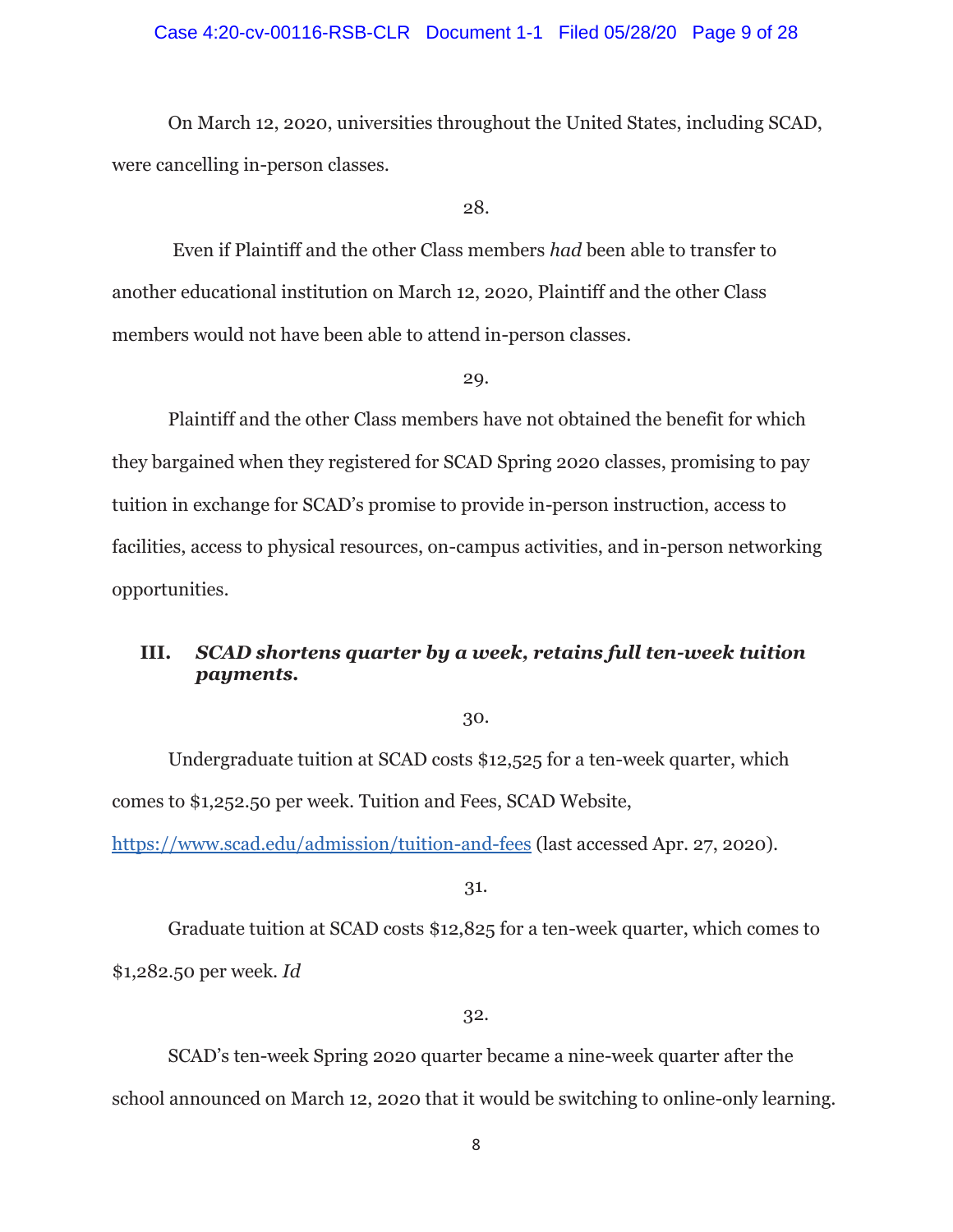Despite eliminating a quarter of instruction, SCAD has retained the entire

amount of students' ten-week quarterly tuition.

# **IV.** *Unlike other universities, SCAD does not charge separately for tuition and fees. SCAD has retained tuition payments for activities and services it is not providing during the Spring 2020 quarter.*

# 34.

Unlike other universities, both within the University System of Georgia and

private colleges, SCAD does not charge fees for student services separately from tuition.

*Id. Contra* the University of Georgia, which charges \$9,790 per academic year for

tuition, plus \$2,290 in fees, and Emory University, which charges \$55,200 per academic

year for tuition, plus \$798 in fees. Costs, University of Georgia Website,

https://osfa.uga.edu/costs/ (last accessed Apr. 27, 2020); Total Cost 2020-2021, Emory

Website, https://studentaid.emory.edu/undergraduate/apply/cost/emory-oxford.html

(last accessed Apr. 27, 2020).

# 35.

 SCAD advertised its on-campus experience as a benefit of education at the university.

# 36.

 SCAD students expected the benefit of on-campus activities and services when they enrolled in Spring quarter 2020 classes and agreed to pay tuition in exchange for on-campus activities and services.

# 37.

SCAD students have not received the benefit of on-campus activities and services.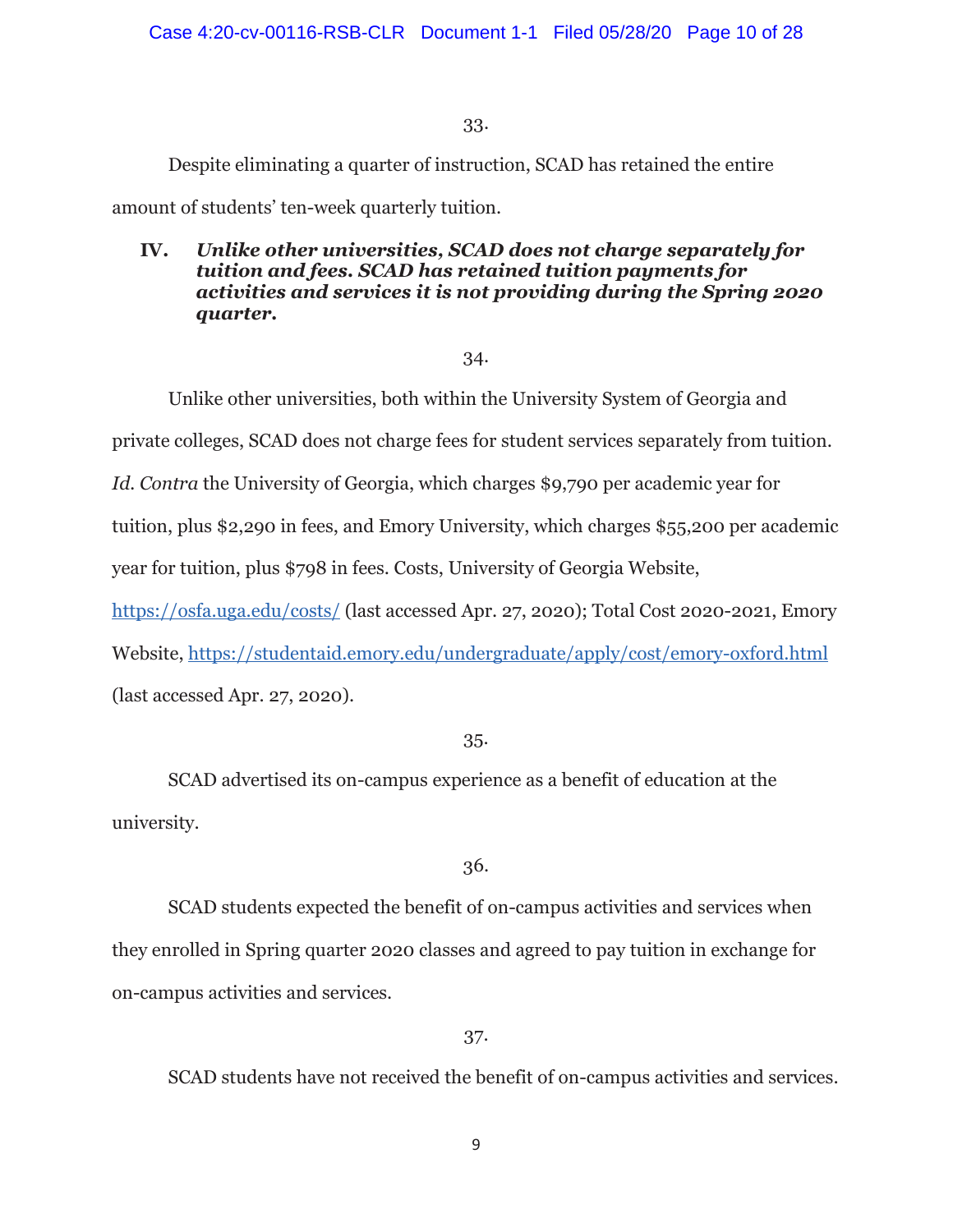Nonetheless, SCAD has retained the full amount of students' tuition.

39.

SCAD hosts in-person events that help students launch their careers.

40.

SCADstyle is an event that helps students launch their careers.

41.

SCAD FASHWKND is an event that helps students launch their careers.

42.

Employer visits at SCAD help students launch their careers.

43.

 SCAD students have not received the benefit of in-person events that help students launch their careers.

44.

SCADstyle 2020 was cancelled.

45.

SCAD FASHWKND 2020 was cancelled.

46.

SCAD employer visits were cancelled.

47.

 SCAD students expected the benefit of in-person events to help launch their careers when they enrolled in Spring quarter 2020 classes and agreed to pay tuition.

48.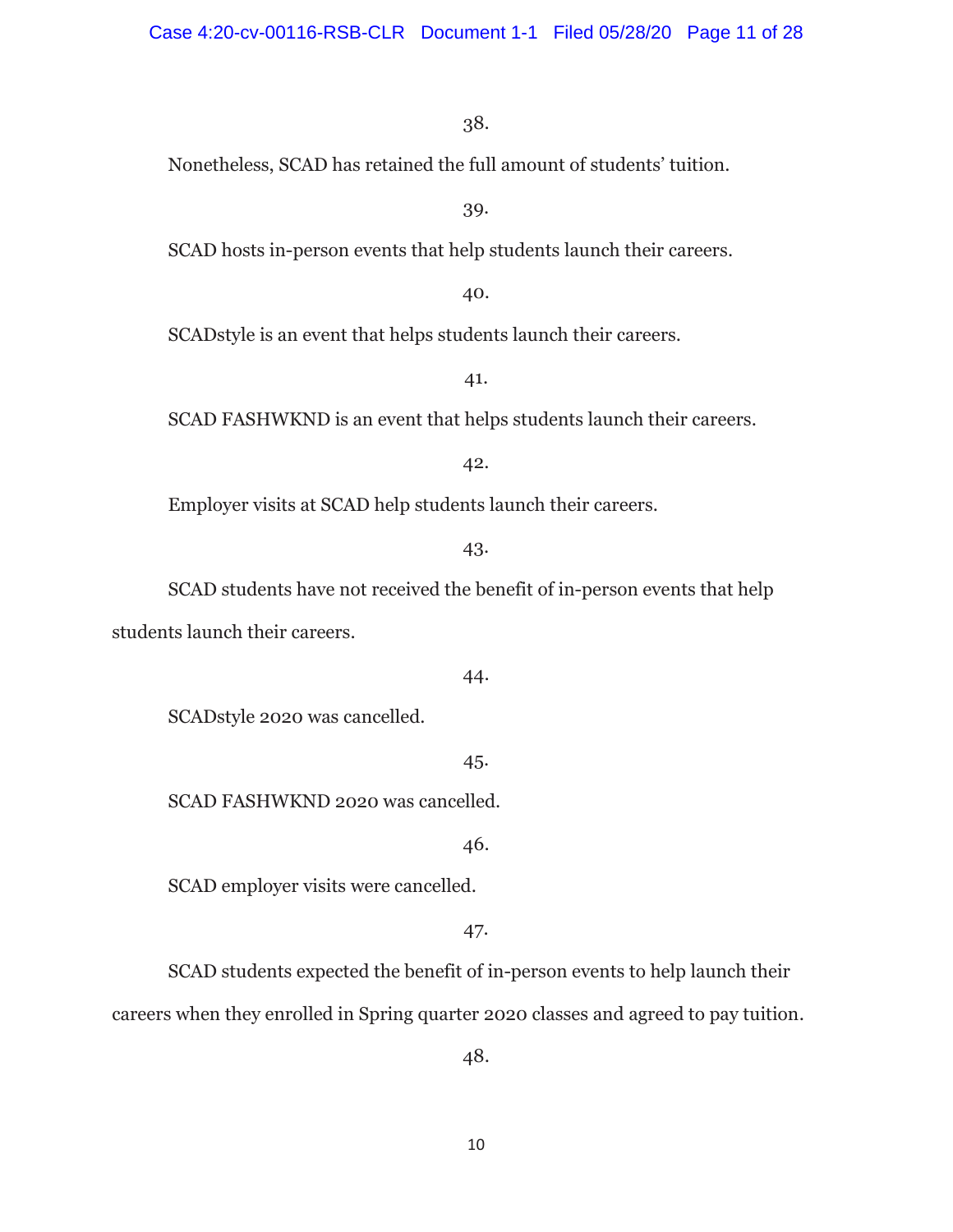#### Case 4:20-cv-00116-RSB-CLR Document 1-1 Filed 05/28/20 Page 12 of 28

 SCAD advertised the benefit of in-person events to help students launch their careers as an incentive of enrollment. SCAD Savannah Family Guide 2018–2019, https://www.scad.edu/sites/default/files/PDF/SCAD-Savannah-Family-Guide-2018- 2019.pdf (last accessed Apr. 27, 2020).

49.

 SCAD students have not received the benefit of in-person events to help launch their careers.

50.

Nonetheless, SCAD has retained the full amount of students' tuition.

51.

SCAD recognizes the importance of in-person instruction.

52.

 SCAD's recognition of the importance of in-person instruction is reflected in its attendance policy.

53.

 SCAD's attendance policy is reflected in the following excerpt from its 2018-2019 Family Guide: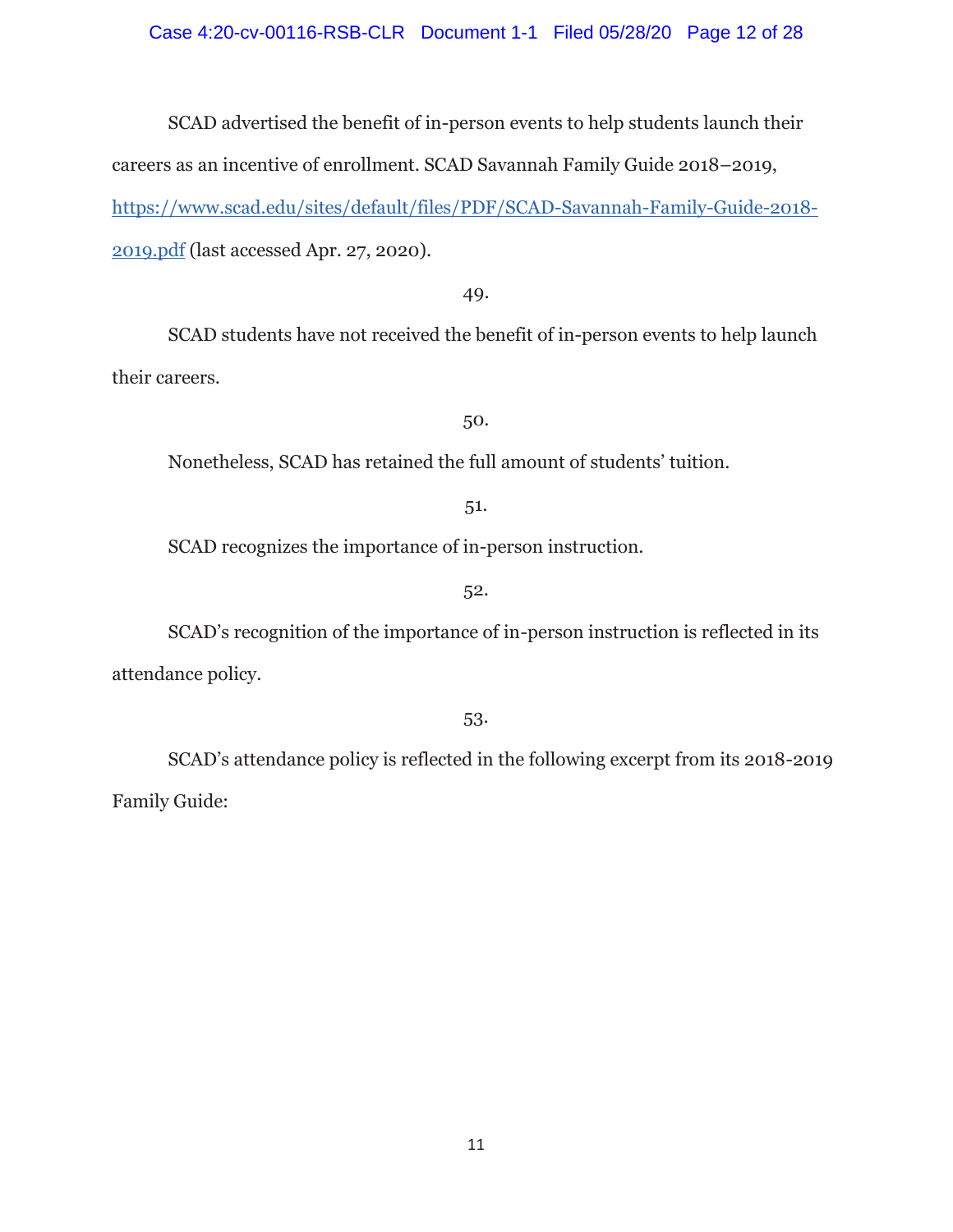# **ATTENDANCE**

Students are expected to attend and participate in all scheduled classes and examination periods. SCAD operates on a 10-week quarter system, and all regular classes meet 20 times each quarter. Classes meet twice each week for 21/2 hours per class session, for a total of 50 contact hours (five credit hours).

Absences in excess of four class periods per quarter, or 20 percent of the course, result in the student receiving a failing grade for the course. Tardiness, early departure or other time away from class in excess of 15 minutes per class session is considered absence for that class session. There are no excused absences.

Classes missed due to late registration are included in the overall absences permitted for the class.

SCAD Savannah Family Guide 2018–2019,

https://www.scad.edu/sites/default/files/PDF/SCAD-Savannah-Family-Guide-2018-

2019.pdf (last accessed Apr. 27, 2020).

# **V.** *SCAD students are not obtaining the benefit of an in-person, oncampus education. Despite this, SCAD is retaining all Spring quarter 2020 tuition payments.*

54.

SCAD students expected the benefit of in-person instruction when they enrolled

in Spring quarter 2020 classes and agreed to pay tuition in exchange for in-person

instruction.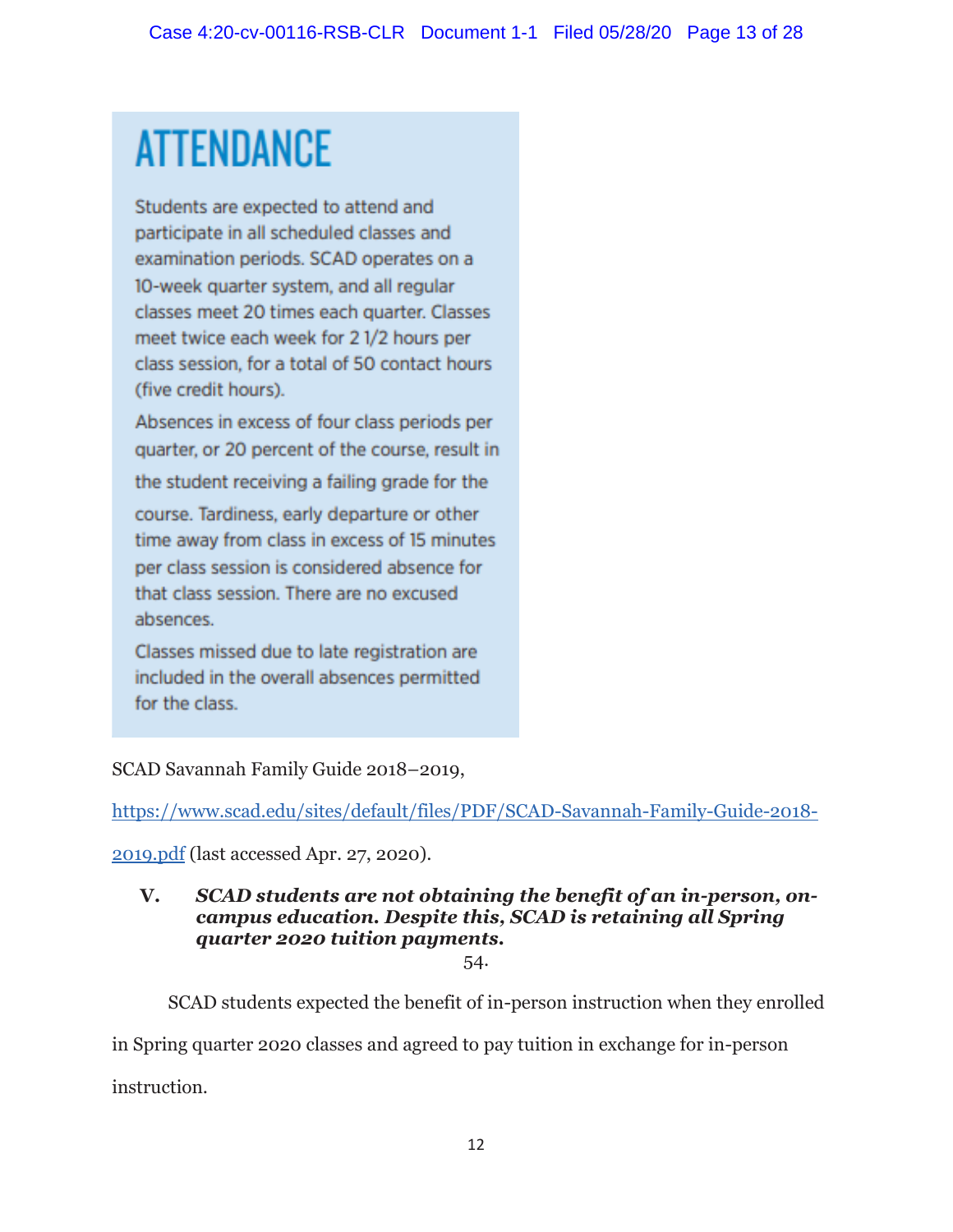SCAD students have not received the benefit of in-person instruction.

56.

Nonetheless, SCAD has retained the full amount of students' tuition.

57.

 SCAD offered some of its classes via online remote learning prior to the onset of COVID-19.

58.

Plaintiff and other Class members chose to register for on-campus classes

offering in-person, hands-on curriculum.

59.

Plaintiff and the other Class members have been and will be deprived of the

benefits of on-campus learning, including, but not limited to, access to SCAD's physical

resources which are critical in pursuing an education in art and design.

# **VI.** *Equity will not brook SCAD retaining the full amount of students Spring 2020 tuition payment in light of (1) the school's receipt of federal COVID-19 funds, (2) the school's extensive real estate holdings and (2) the amount of compensation the school's president receives.*

60.

SCAD has refused to refund Ms. Roehrkasse and the other Class Members any

portion of their Spring 2020 tuition, despite requests made through telephone, email,

and online channels.

61.

SCAD provides the following justifications for this refusal on the Coronavirus

Frequently Asked Questions portion of its website: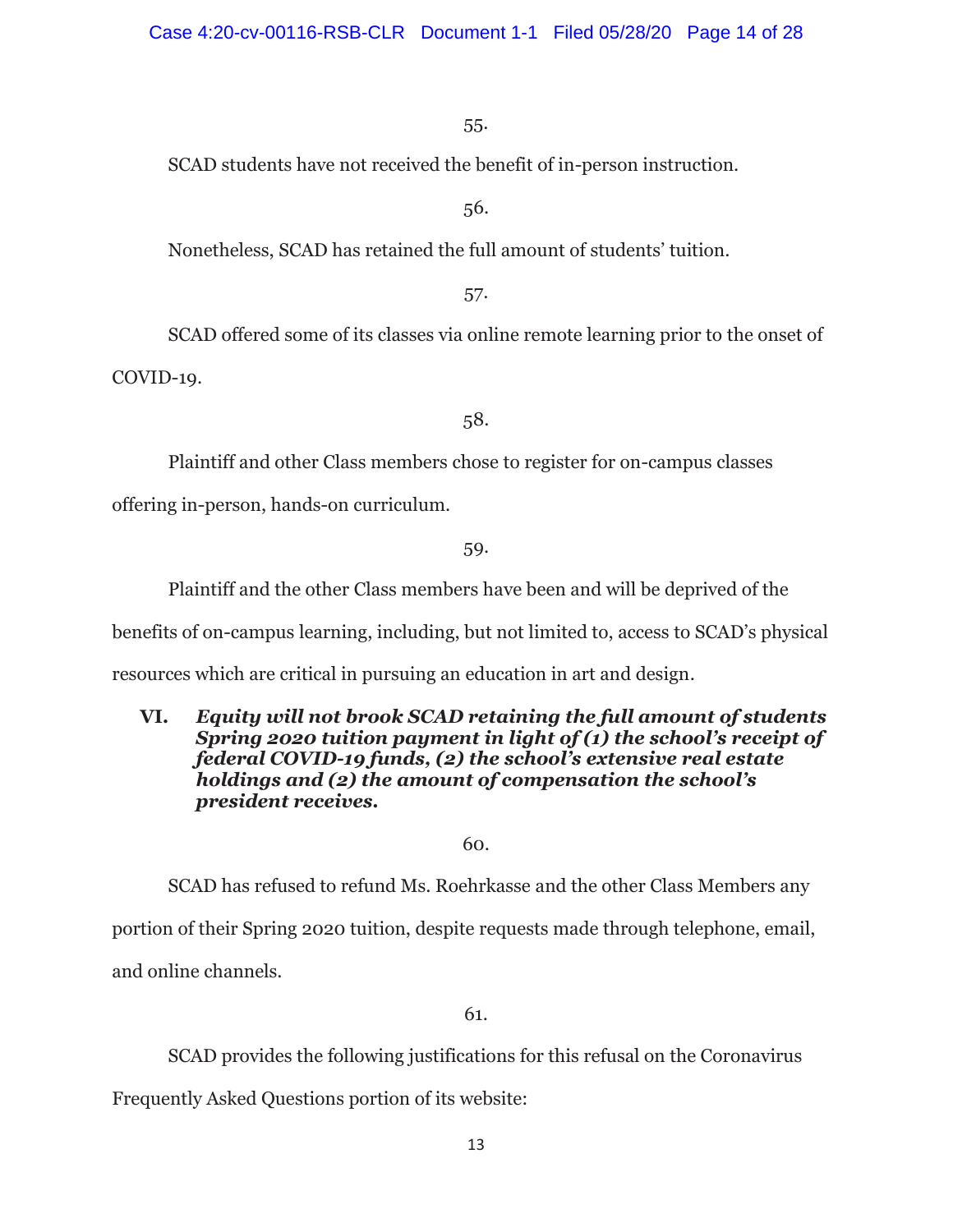As with all colleges and universities, SCAD tuition primarily funds the salaries of professors (and the staff members who support instruction). All SCAD faculty members will be teaching this spring and will be supported by SCAD staff members…

SCAD is channeling additional resources (and extending software licenses) to its online education platform to strengthen capacity, enhance user experience, and add functionality and software tools to ensure an excellent teaching and learning experience for all SCAD students this spring. Discussions with vendors are in progress. More information to follow.

Creative colleges and universities across the country are also maintaining tuition rates during this time because of increased technology costs. At SCAD such costs include video capability for all faculty and additional support staff to help produce and share virtual content.

COVID-19 (Coronavirus) SCAD Information and Message Center, SCAD website,

https://www.scad.edu/coronavirus/frequently-asked-questions (last accessed Apr. 24, 2020).

# 62.

 On April 14, SCAD President Paula Wallace notified students via email that the university is receiving a grant of \$8.2 in federal COVID-19 stimulus funds designed to help students.

# 63.

It would be inequitable for SCAD to retain the value of these stimulus funds while, at the same time, ceasing to provide services to students and not returning the full, pro-rated amounts that students and their families paid for these services.

64.

 Harvard University was granted slightly more than SCAD, \$8.6 million, in federal COVID-19 stimulus funds.

65.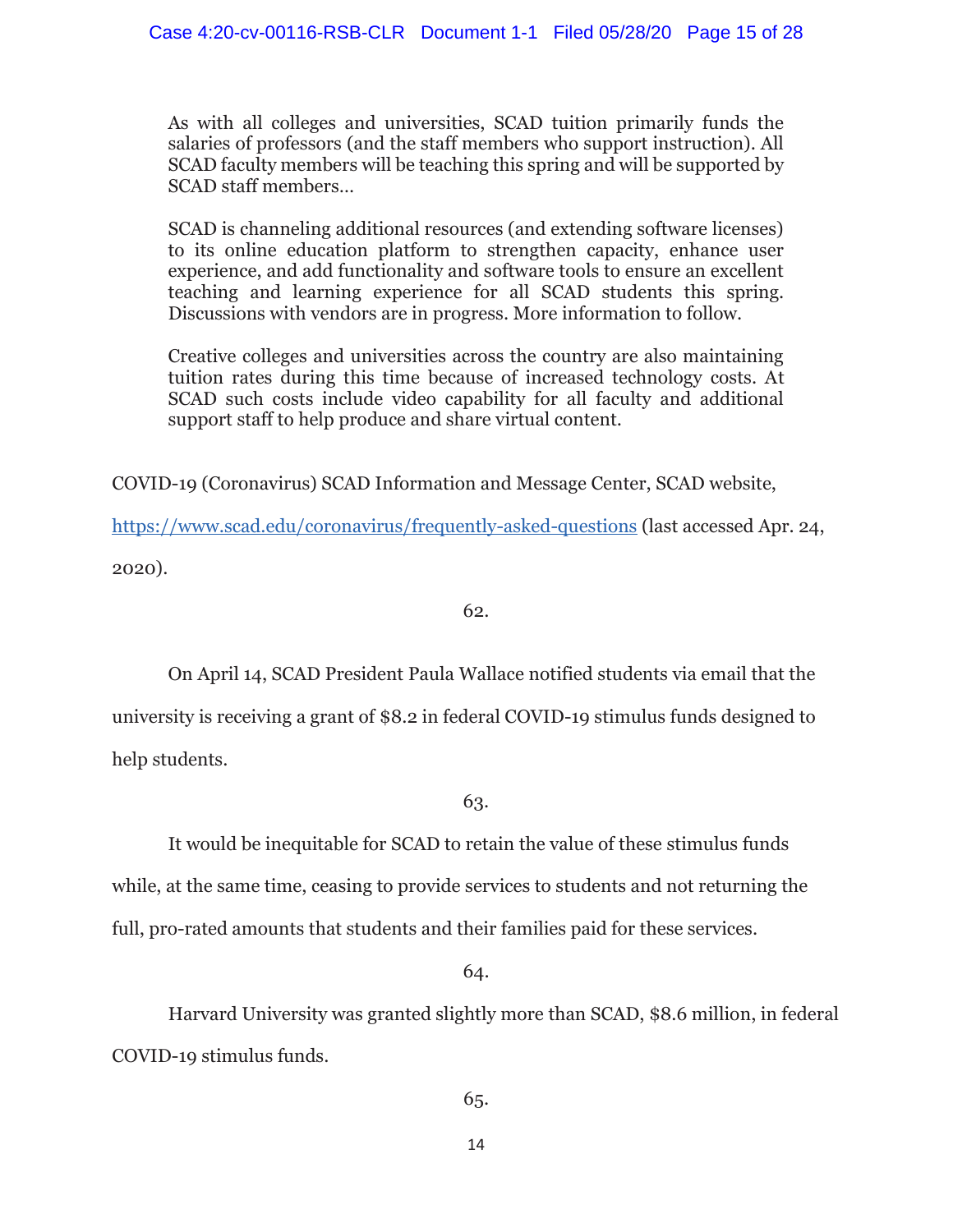Under pressure for taking taxpayer money when Harvard has a sizeable university endowment, Harvard University chose not to take the funds. Anemona Hartocollis, *After Trump's Criticism, Harvard Turns Down Federal Relief Money*, New York Times, Apr. 22, 2020, https://www.nytimes.com/2020/04/22/us/harvard-trumpcoronavirus.html.

66.

SCAD has extensive financial resources in the form of real estate holdings.

67.

 With the announced closure of SCAD's Hong Kong campus, valuable SCAD real estate holdings soon will be liquidated.

68.

 A review of Chatham County property records shows that SCAD currently owns Savannah real estate with an appraised tax value of \$276,016,200.

69.

 SCAD has obtained educational exemptions to pay \$0 annually in city, county, and schools property taxes on \$261,955,600 of its Savannah properties.

70.

 A review of Fulton County property records shows that SCAD currently owns real estate in Atlanta with an appraised tax value of \$100,681,500.

71.

SCAD has obtained educational exemptions to pay \$0 annually in city, county, and schools property taxes on \$23,913,900 of its Atlanta properties.

72.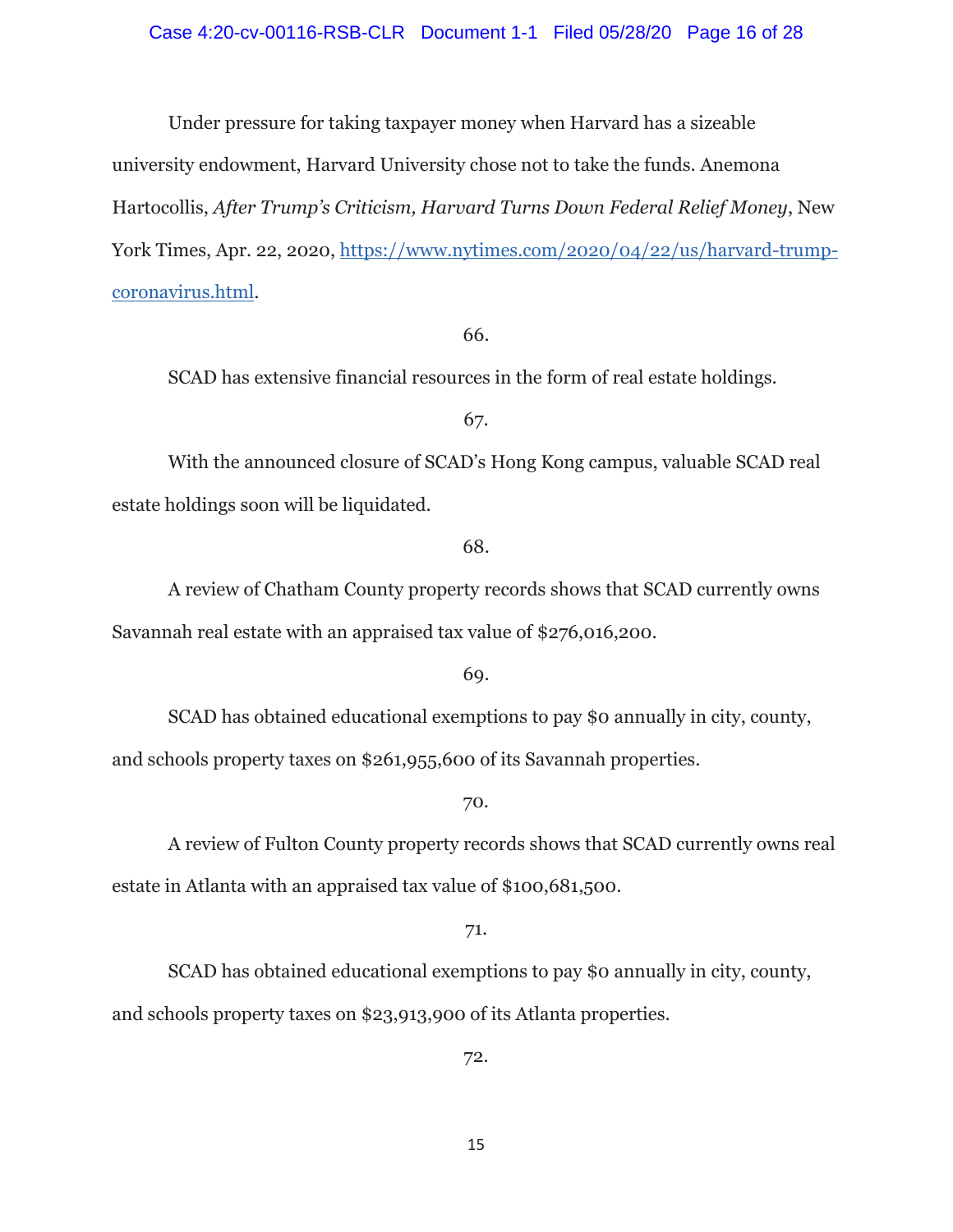# Case 4:20-cv-00116-RSB-CLR Document 1-1 Filed 05/28/20 Page 17 of 28

SCAD's equestrian center in Jasper County, South Carolina, has a tax-appraised value of \$2,611,700. SCAD has obtained educational exemptions to pay \$0 annually in city, county, and schools property taxes for its equestrian center.

73.

 Plaintiff does not currently have access to the value of the properties SCAD owns in Lacoste, France. However, a review of SCAD's facilities map indicates its Lacoste holdings are vast.

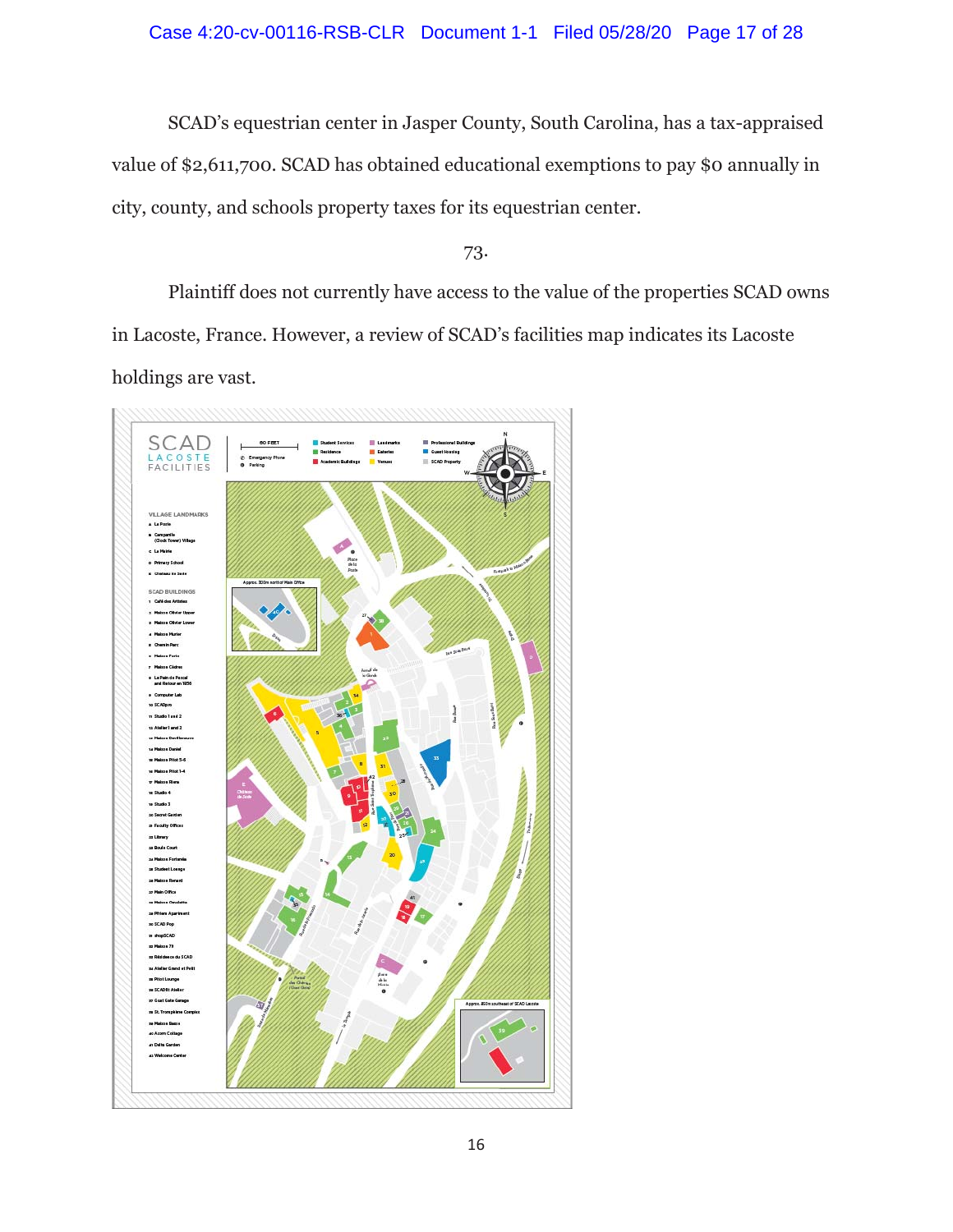Hong Kong is the most expensive office property market in the world. Michael Gerrity, *Hong Kong Tops London as World's Most Expensive Office Market in 2019*, World Property Journal, June 14, 2019, 9:08 AM,

https://www.worldpropertyjournal.com/real-estate-news/hong-kong/2019-globalprime-office-occupancy-costs-report-by-cbre-global-office-rent-data-most-expensiveoffice-markets-in-the-world-commercial-real-estate-news-11451.php.

# 75.

 Hong Kong is the most expensive housing market in the world. Alicia Adamcyk, *This is the Most Unaffordable City in the World to Buy a Home*, CNBC Website, Oct. 3, 2019, 1:26 PM, https://www.cnbc.com/2019/10/03/hong-kong-is-the-mostunaffordable-city-in-the-world-to-buy-a-home.html.

# 76.

 Plaintiff does not currently have access to the value of SCAD's Hong Kong holdings.

# 77.

 According to SCAD's website, SCAD's Hong Kong Gold Coast Residences consists of a complex of buildings twenty-seven stories in height, with a gym, swimming pool, tennis, and squash courts. Gold Coast Residences, SCAD Website,

https://www.scad.edu/life/buildings-and-facilities/hong-kong-gold-coast-residences (last accessed Apr. 24, 2020).

# 78.

This is an image of SCAD's Hong Kong Gold Coast Residences taken from SCAD's website: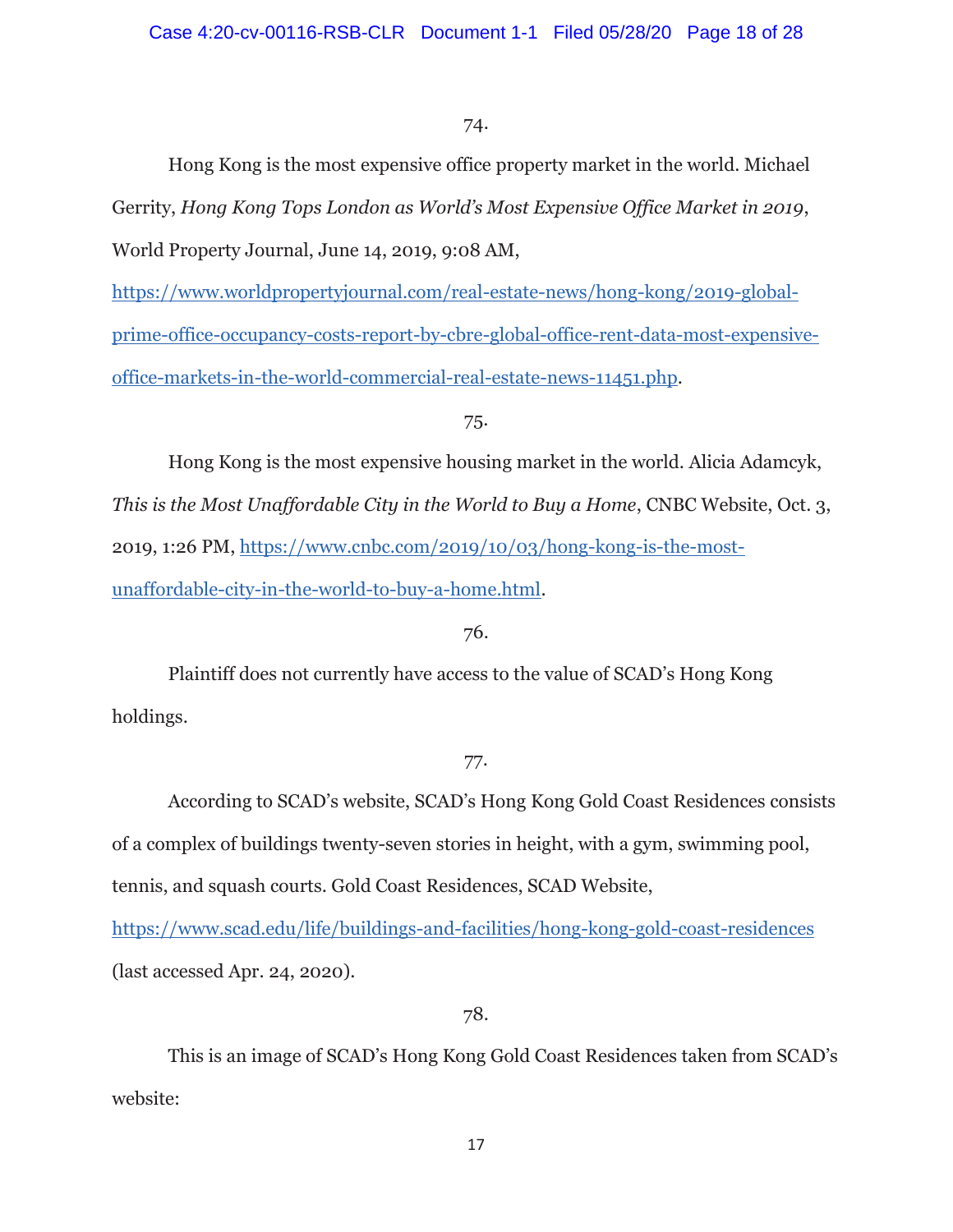

*Id.* 

# 79.

 According to SCAD's website, "SCAD revitalized the historic North Kowloon Magistracy Building in Kowloon after the Hong Kong Development Bureau entrusted it to SCAD in 2009." SCAD Hong Kong, SCAD Website,

https://www.scad.edu/life/buildings-and-facilities/scad-hong-kong (last accessed Apr. 24, 2020).

80.

The below image of SCAD's Hong Kong campus was taken from SCAD's website: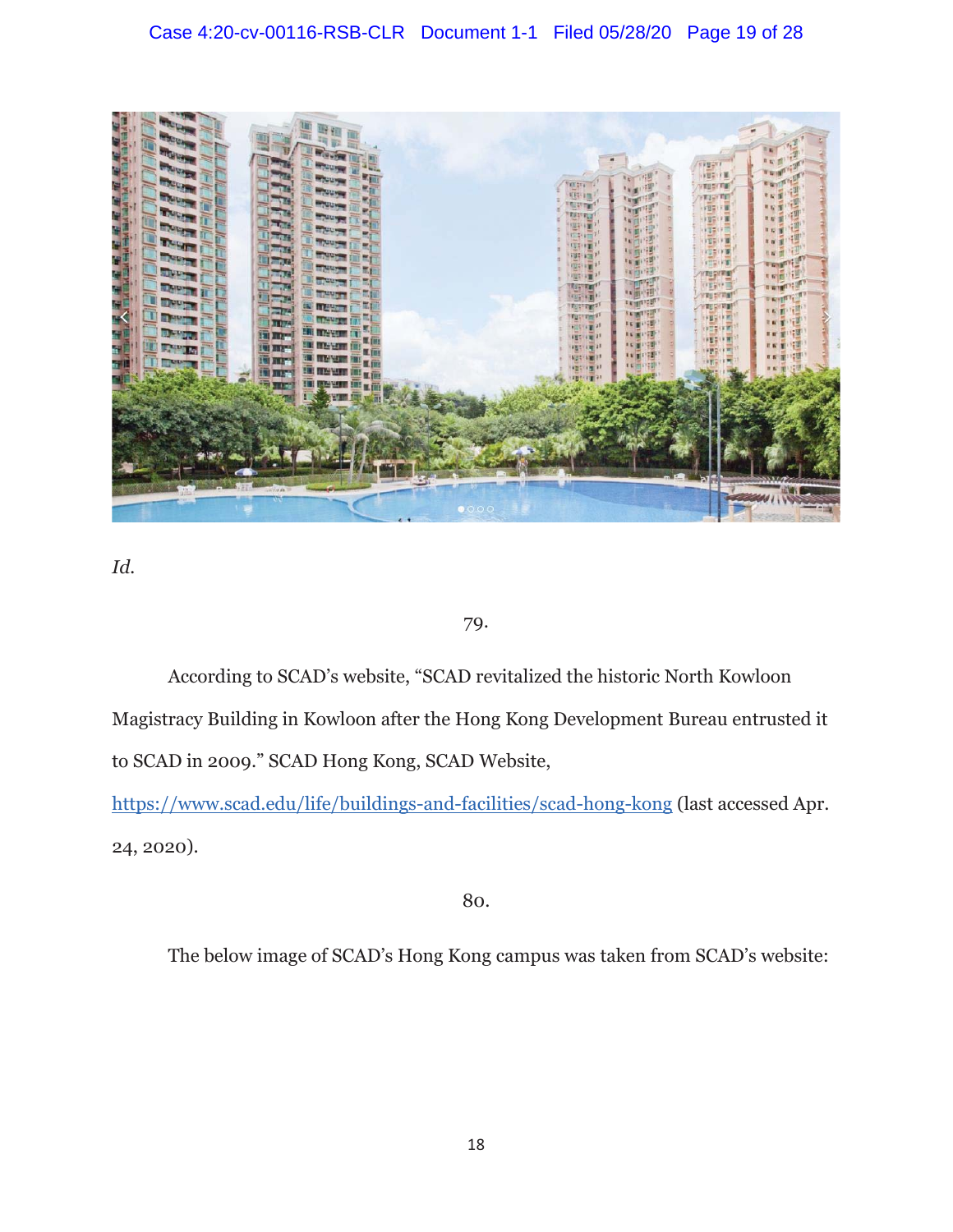

*Id.* 

# 81.

 Equity will not tolerate SCAD retaining the full value of tuition payments made by students when (1) those students are not receiving the value of education for which they paid tuition and (2) SCAD has the financial resources to reimburse those students.

# 82.

 SCAD's compensation of the school's president further justifies disgorgement of tuition payments wrongfully retained.

# 83.

 SCAD compensates the school's president at a rate many times higher than other university presidents are compensated. Alan Judd, *How SCAD Sells a Dream*, Atlanta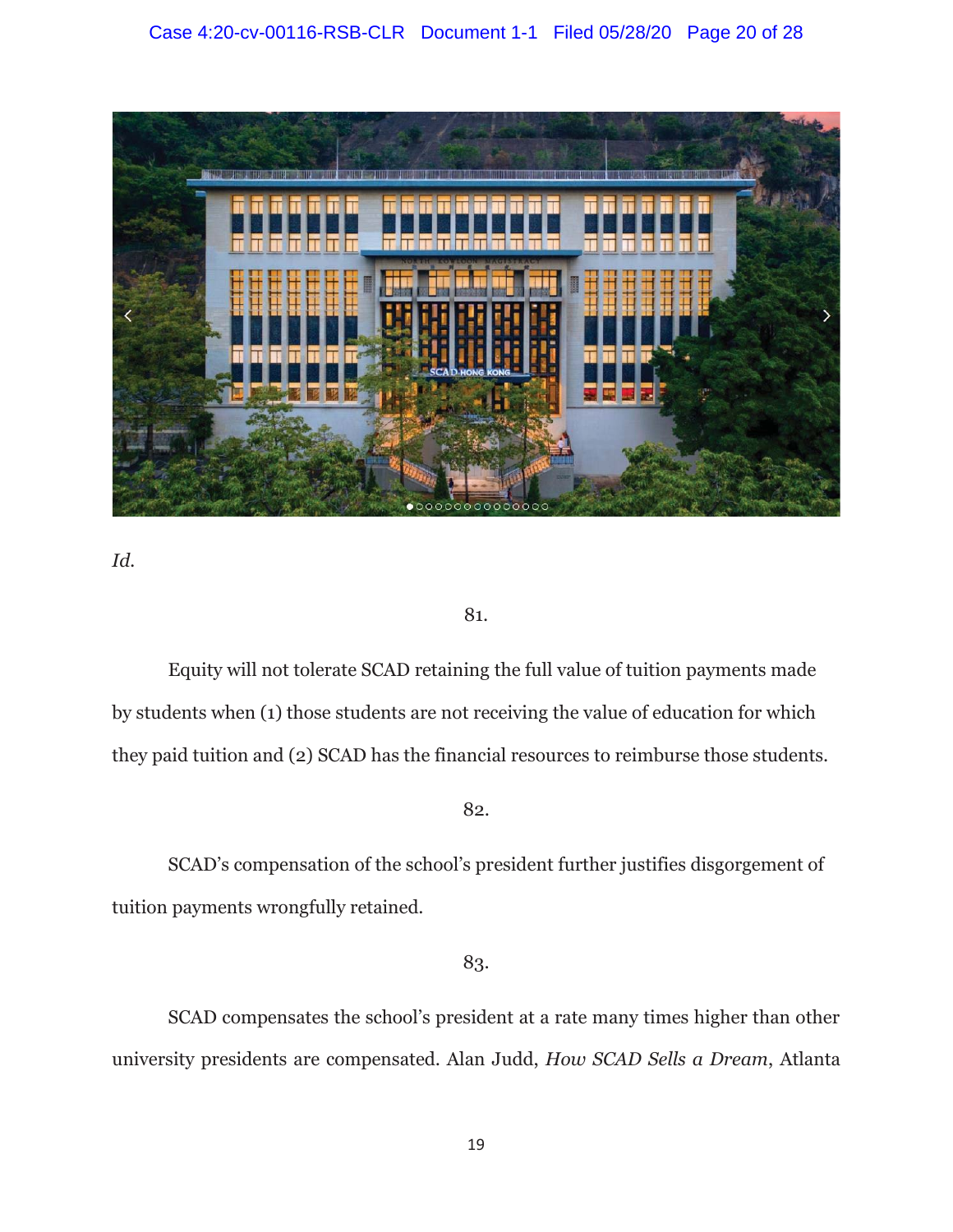Journal-Constitution, Dec. 9, 2017, https://www.ajc.com/news/special-reports/howscad-sells-dream/VVfRSVilHliyrTe9LAd5hN/.

# **CLASS ALLEGATIONS**

# *I. Class Definition.*

84.

Plaintiff brings this action on her behalf and as a class action pursuant to

O.C.G.A. § 9-11-23, seeking damages as representative of a class off similarly situated

individuals, defined as follows:

All persons who were registered for in-person SCAD Spring quarter 2020 classes on March 12, 2020 and all persons who paid tuition for SCAD Spring quarter 2020.

# 85.

Plaintiff hereby reserves the right to amend or modify the class definition with

greater specificity or division after having had an opportunity to conduct discovery.

86.

The Class meets the criteria for certification set forth in O.C.G.A. § 9-11-23, as

follows:

# *II. Numerosity: O.C.G.A. § 9-11-23(a)(1).*

87.

 The class is so numerous that the individual joinder of all class members as parties to this action would be impractical. While the exact number and identities of class members is unknown at this time, and can be ascertained only through appropriate discovery, Plaintiff alleges that the class consists of approximately 12,000 members.

88.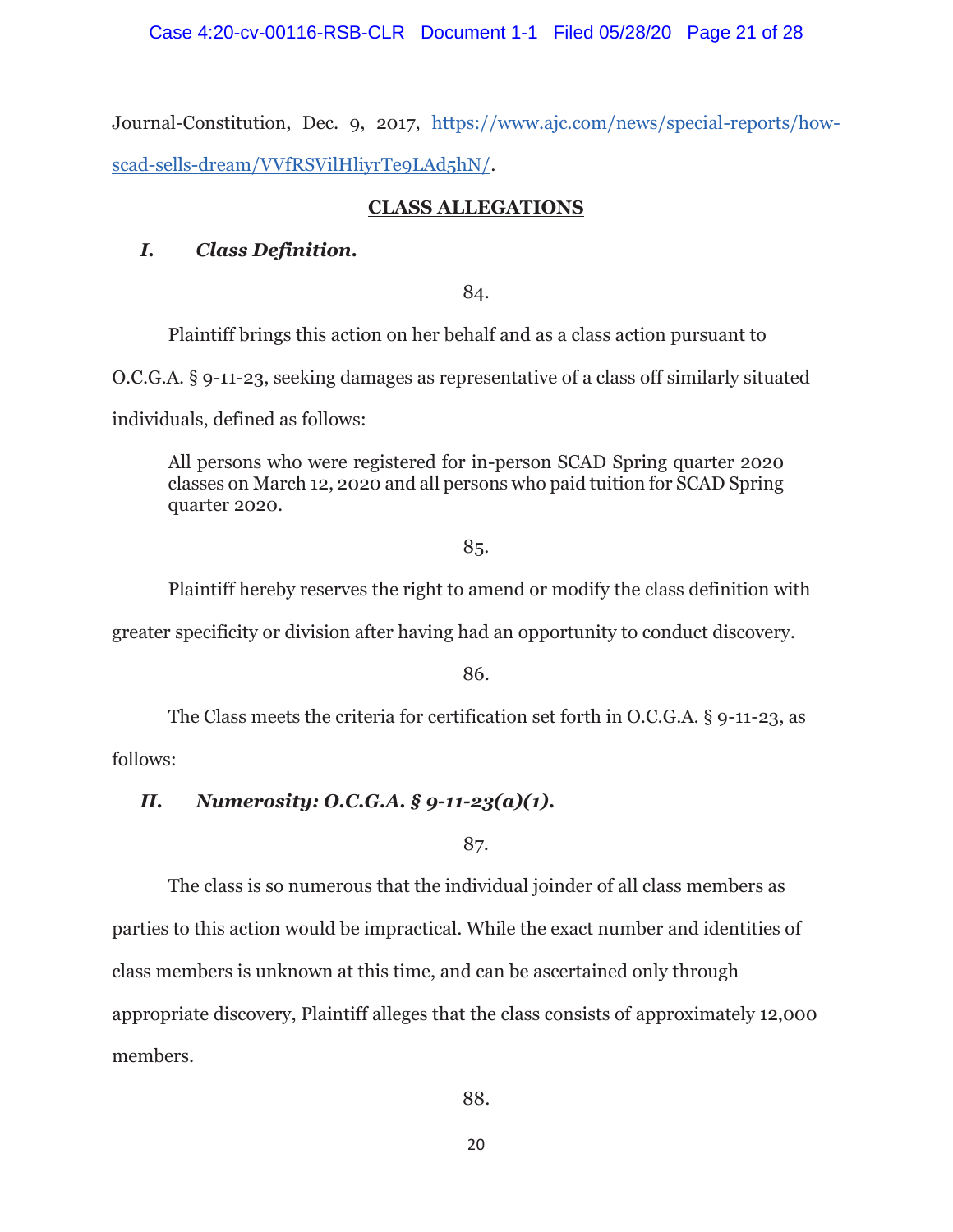Class members are readily ascertainable and may be identified through objective means. Class members may be notified of the pendency of this action by recognized, court-approved notice-dissemination methods, which may include U.S. mail, electronic mail, Internet postings, and/or published notice.

# *III. Commonality: O.C.G.A. § 9-11-23(a)(2) and § 9-11-23(a)(2).*

#### 89.

 Common questions of law and fact predominate over any questions affecting only individual class members, including, but not limited to:

- a. Whether Defendant accepted the promise to provide money from Class members in exchange for the promise to provide services;
- b. Whether Defendant has provided the services for which the Class members contracted;
- c. Whether Class members had any reasonable alternative to their contract with Defendant on March 12, 2020; and
- d. Whether the putative Class members are entitled to a refund for that portion of the tuition that was contracted for the services that Defendant has not provided.

# *IV. Typicality: O.C.G.A. § 9-11-23(a)(3).*

90.

Plaintiff's claims are typical of the claims of the class. Plaintiff registered for inperson SCAD Spring 2020 classes on March 12, 2020, paid tuition for Spring 2020 quarter classes, and relied on Defendant's representation that she would obtain the benefit of in-person classes, access to facilities, access to physical resources, on-campus activities, and in-person networking opportunities. Plaintiff's injuries and damages are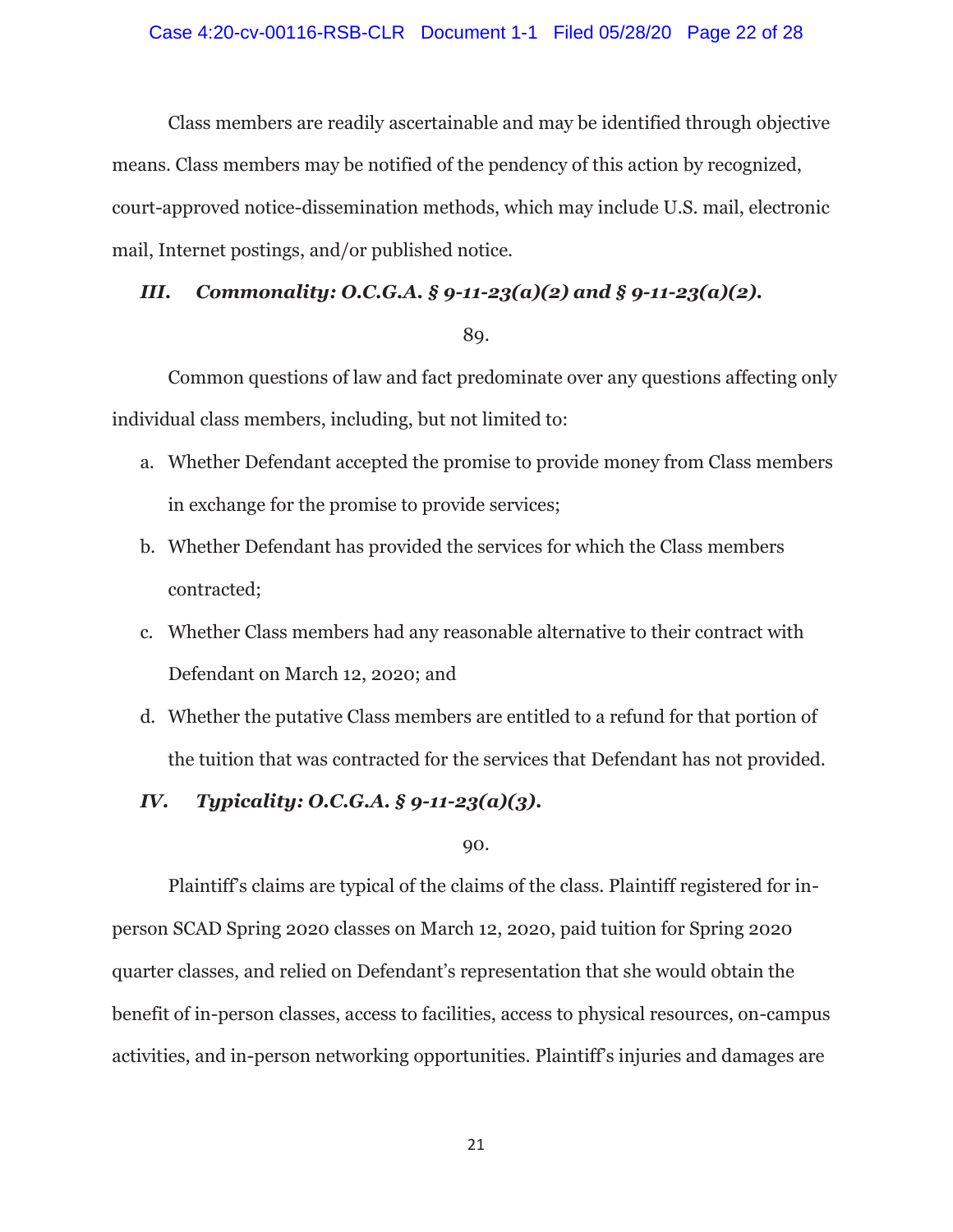#### Case 4:20-cv-00116-RSB-CLR Document 1-1 Filed 05/28/20 Page 23 of 28

consistent with those suffered by the Class members, and she seeks relief consistent with the relief available to the Class members.

# *V. Adequacy: O.C.G.A. § 9-11-23(a)(4).*

91.

 Plaintiff will fairly and adequately protect the interests of the Class because Plaintiff is a member of the Class and is committed to pursuing this matter against Defendant to obtain relief for the Class. Plaintiff has no conflicts of interest with the Class. Plaintiff's counsel is competent and experienced in litigating class actions. Plaintiff intends to prosecute this case vigorously and will protect the Class's interests fairly and adequately.

### *VI. Superiority: O.C.G.A. § 9-11-23(b).*

92.

 A class action is superior to other available methods for fair and efficient adjudication of this controversy.

- a. Consistent with O.C.G.A. § 9-11-23(b)(1), prosecution of separate actions by each of the estimated 12,000 Class members would create the potential for inconsistent or varying adjudications that would establish incompatible standards of conduct for SCAD and/or would as a practical matter be dispositive of the interests of the other Class members not party to the individual adjudications, including but not limited to the declaratory and injunctive relief sought herein.
- b. Under O.C.G.A. § 9-11-23(b)(2), a class action is appropriate because Defendant's actions and failures to act alleged above is generally applicable to the Class as a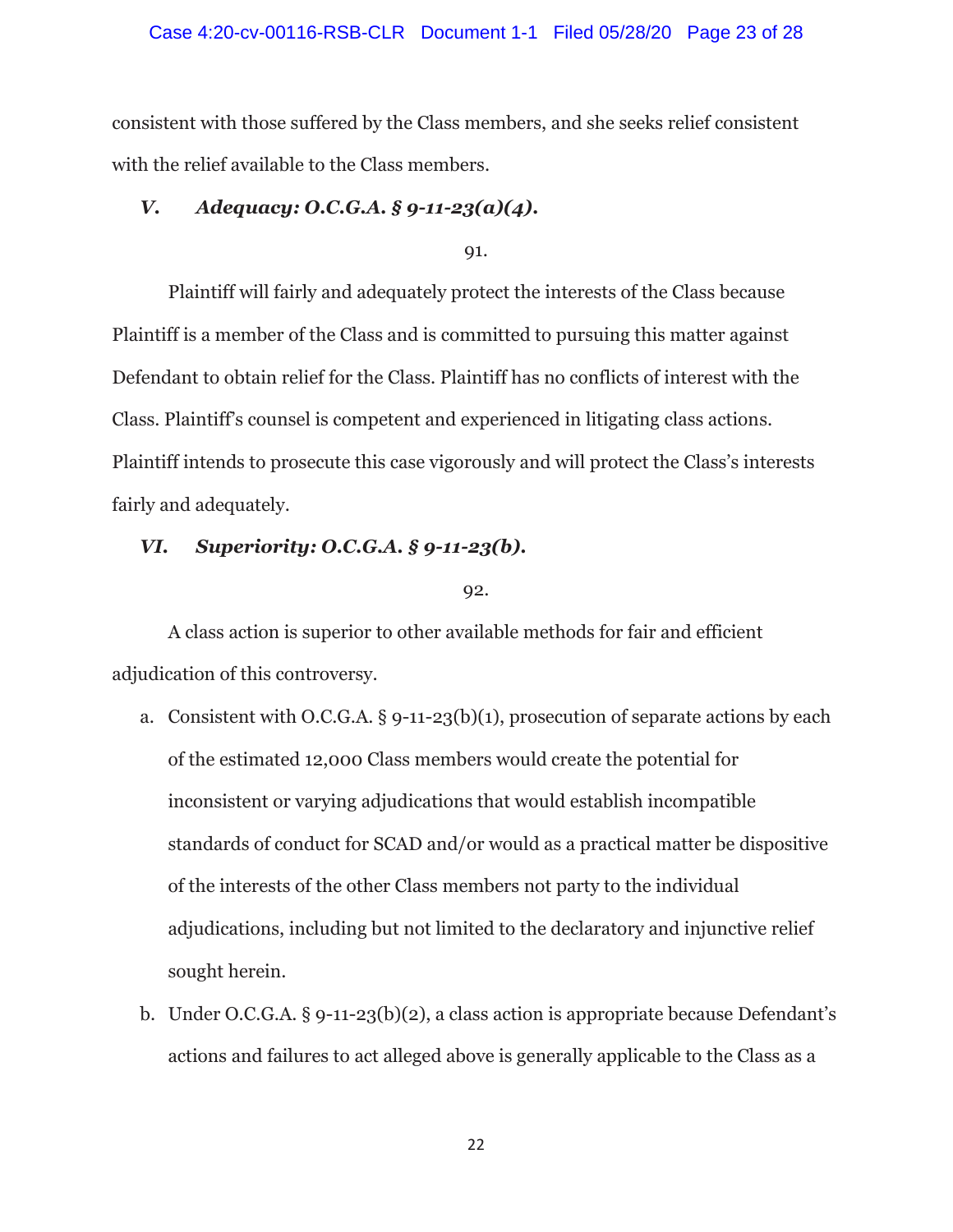#### Case 4:20-cv-00116-RSB-CLR Document 1-1 Filed 05/28/20 Page 24 of 28

whole, as is the relief sought, including but not limited to declaratory and injunctive relief.

- c. Consistent with O.C.G.A.  $\S$  9-11-23(b)(3), issues of law and fact common to the Class members predominate over those affecting only individual members. No unusual difficulties are likely to be encountered in the management of this class action.
- d. The quintessential purpose of the class action mechanism is to permit litigation against wrongdoers even when damages to individual Plaintiffs may not be sufficient to justify individual litigation. Here, the damages suffered by Plaintiffs and the Class are relatively small compared to the burden and expense required to litigate their claims against Defendants individually; thus, individual litigation would be impracticable.
- e. A class action will concentrate the numerous Class members' claims in a single forum, promote efficient management of the litigation, and prompt resolution of Class members' claims, reduce delay and expense to all parties and the court system, provide for economies of scale, and avoid inconsistent rulings between individual Class members.

#### **CAUSES OF ACTION**

### **First Claim for Relief: Breach of Contract**

#### 93.

 Plaintiff repeats and alleges the allegations in Paragraphs 1-92, above, as if fully alleged herein.

#### 94.

Plaintiff brings this claim individually and on behalf of the other Class members.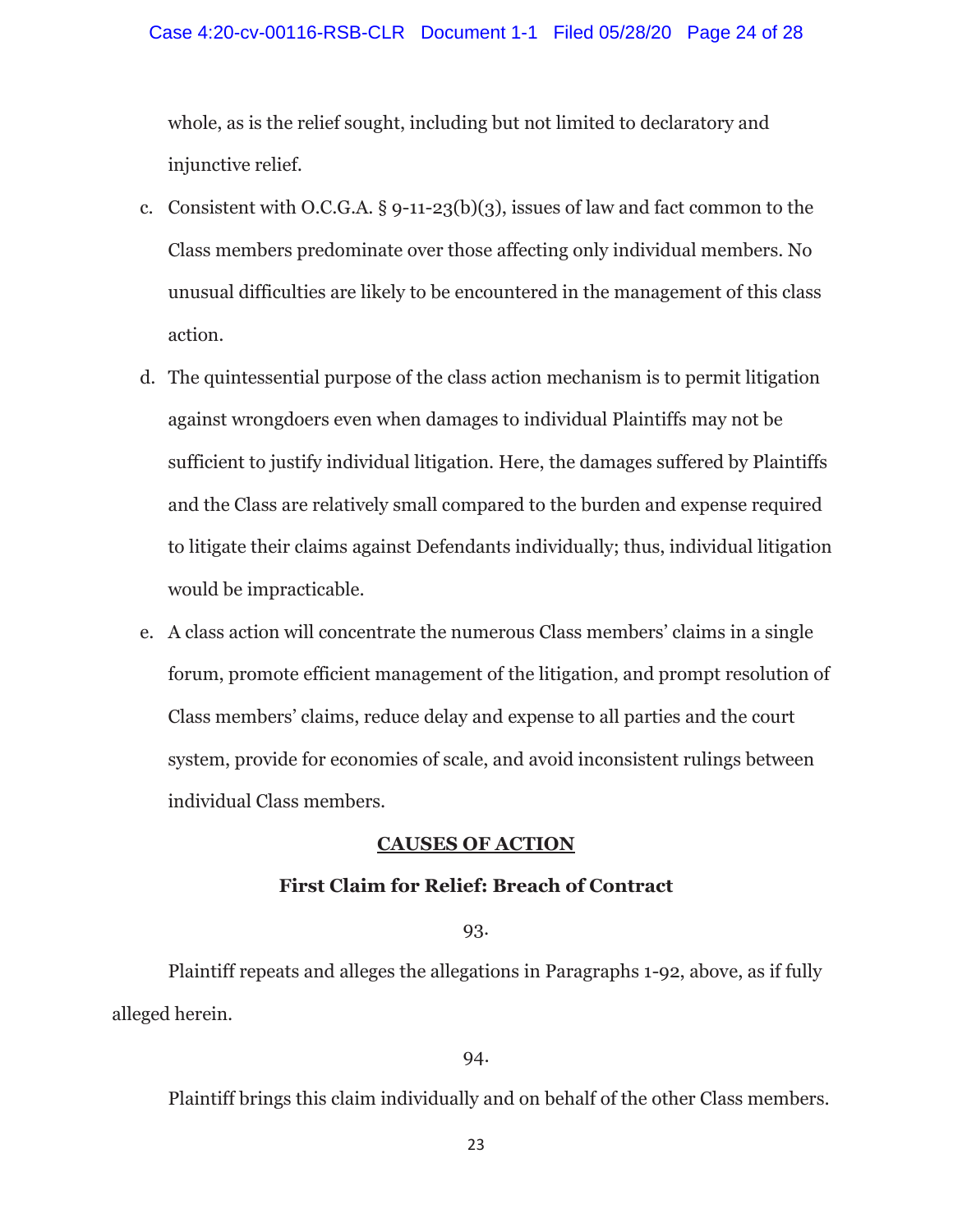Plaintiff and the other Class members entered into contracts with Defendant which provided that in exchange for the promise of Plaintiff and the other Class members to pay tuition to Defendant, Defendant would provide services and make available activities to students.

#### 96.

 Plaintiff and the other Class members fulfilled their end of the bargain when they registered for Spring quarter 2020 in-person classes at SCAD.

97.

 Defendant breached the contract when it moved classes online and stopped providing services and activities for which Plaintiff and the other Class members promised to pay when they registered for Spring quarter 2020 in-person classes at SCAD.

#### 98.

 Plaintiff and the other Class members had no reasonable alternative to their contract with Defendant.

#### 99.

 Plaintiff and the other Class members therefore fulfilled their promise to pay Defendant tuition for Spring quarter 2020 classes.

#### 100.

 Defendant has retained moneys paid by Plaintiff and the other Class members without providing them the benefit of their bargain.

101.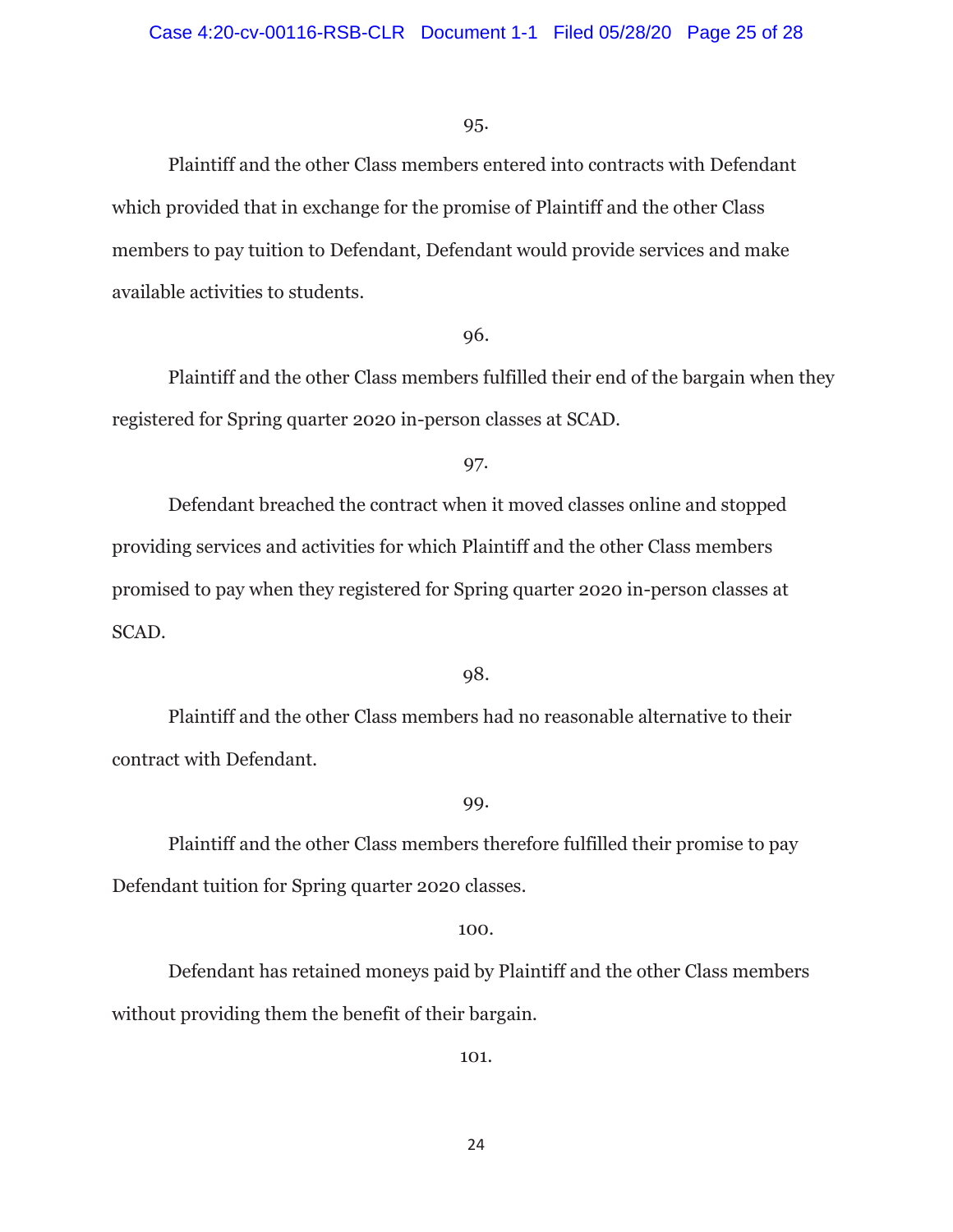Plaintiff and the other Class members have been damaged—in an amount to be proven at trial—in that they have been deprived of the value of the services and activities their tuition was intended to cover, while Defendant retained those fees.

# **Second Claim for Relief: Unjust Enrichment**

102.

 Plaintiff repeats and alleges the allegations in Paragraphs 1-92, above, as if fully alleged herein.

103.

 Plaintiff brings this claim individually and on behalf of the other Class members, and in the alternative to the breach of contract claim (First Claim for Relief), set forth above.

#### 104.

 Plaintiff and the other Class members paid tuition to Defendant which were intended to cover services and activities for the Spring 2020 quarter. In exchange, students were entitled to receive those services and activities.

105.

 On March 12, 2020, Defendant moved classes online and stopped providing services and activities tuition was intended to cover.

106.

 Defendant has retained fees paid by Plaintiff and other Class members, without providing the services and activities for which they paid and, as such, has been enriched.

107.

 Defendant has been unjustly enriched by retaining the tuition paid by Plaintiff and the other Class members for Spring quarter 2020 tuition while not providing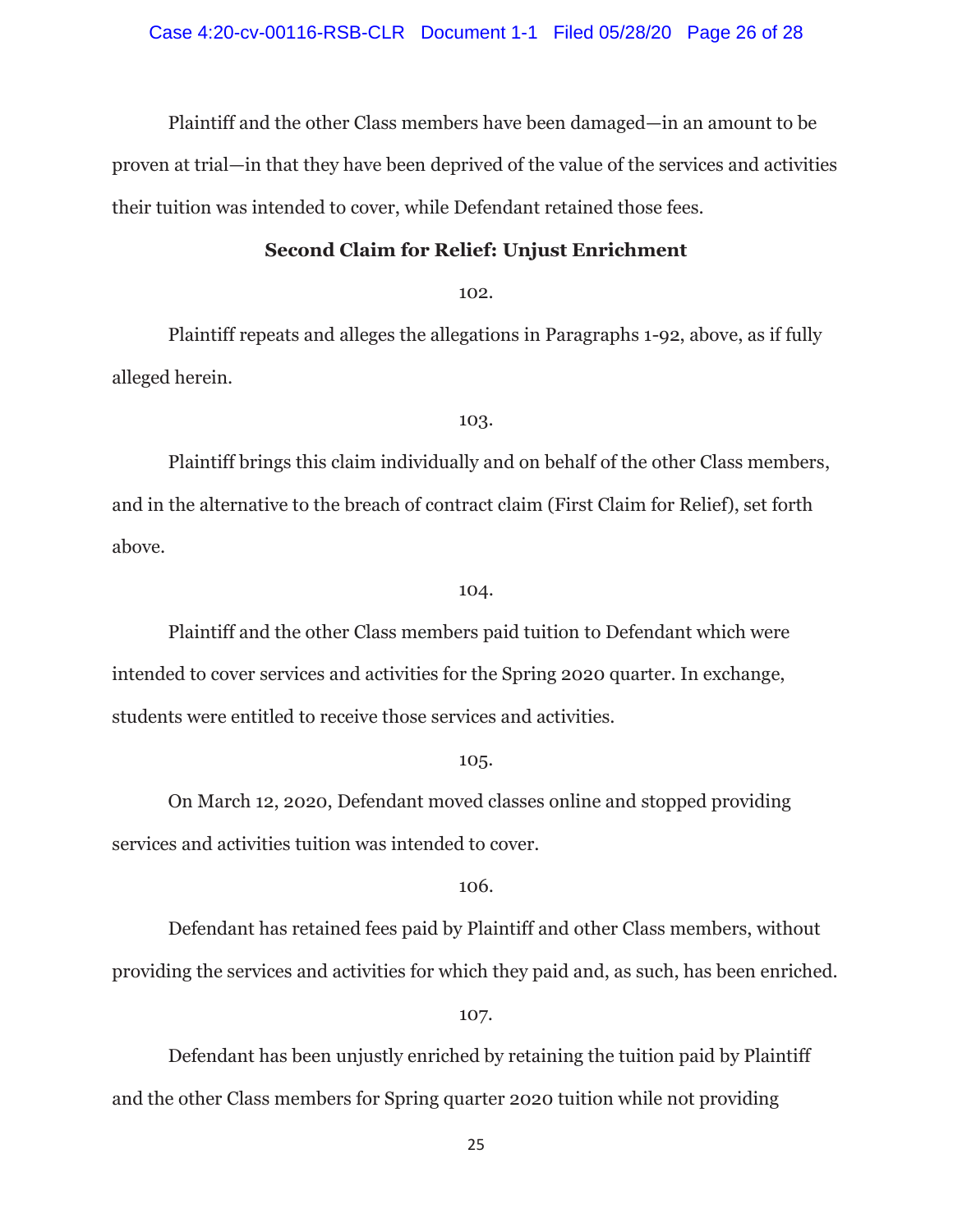services and activities for which those fees paid. Equity requires Defendant to return the unused, prorated portion of tuition paid by Plaintiff and the other Class members.

# **PRAYER FOR RELIEF**

 WEREFORE, Plaintiff, individually and on behalf of the other members of the Class, respectfully requests that the Court enter a judgment in their favor against Defendant as follows:

- a) Certifying the Class as requested herein, designating Plaintiff as class representative, and appointing the undersigned counsel as Class Counsel;
- b) Declaring that Defendant is financially responsible for notifying the Class members of the pendency of this suit;
- c) Declaring that Defendant has wrongfully kept monies paid for tuition;
- d) Awarding Plaintiff and Class members damages in an amount to be proven at trial;
- e) Awarding injunctive relief as permitted by law or equity, including enjoining Defendant from retaining the pro-rated, unused portion of tuition paid;
- f) Awarding Plaintiff's reasonable attorneys' fees, costs, and expenses;
- g) Awarding pre- and post-judgment interest on any amounts awarded; and
- h) Awarding such other and further relief as may be just and proper.

# **A JURY TRIAL IS HEREBY DEMANDED.**

Respectfully submitted this 28th day of April, 2020.

[SIGNATURE ON THE FOLLOWING PAGE.]